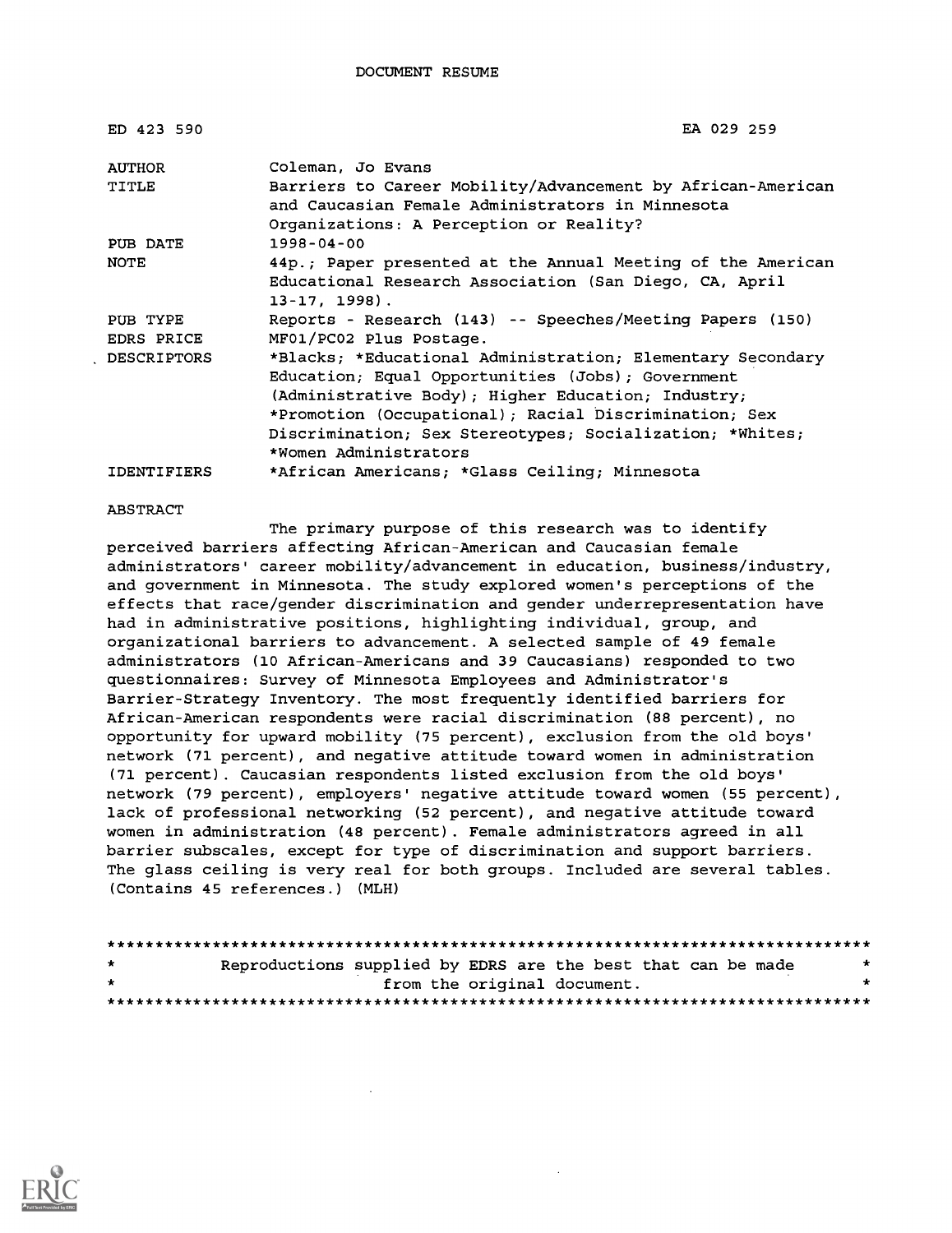U.S. DEPARTMENT OF EDUCATION Office ol Educational Research and Irnprovernent EDUCATIONAL RESOURCES INFORMATION

- CENTER (ERIC)<br>This document has been reproduced as<br>received from the person or organization originating it.
- 0 Minor changes have been made to improve reproduction quality.

Points of view or opinions stated in this<br>document do not necessarily represent official OERI position or policy.

Barriers to Career Mobility/Advancement by African-American and Caucasian Female Administrators in Minnesota Organizations: A Perception or Reality?

 $\mathbb{Z}^2$ 

This paper was prepared by Jo Evans Coleman, Ed.D, Ph.D Chief Executive Officer Educational Strategies, Inc. 13329 87th Place North Maple Grove, MN 5536 612-420-4657 colem014@maroon.tc.umn.edu

Educational Strategies, Inc. ©

PERMISSION TO REPRODUCE AND DISSEMINATE THIS MATERIAL HAS BEEN GRANTED BY

<u>oleman</u>

TO THE EDUCATIONAL RESOURCES INFORMATION CENTER (ERIC)

1

 $\alpha$ C<sub>N</sub>  $\Box$ 

 $\frac{1}{2}$ 

 $\mathbf{L}$ 

ON

 $\widehat{\mathsf{FRIC}}$ 

N

 $\sim$ 

BEST COPY AVAILABLE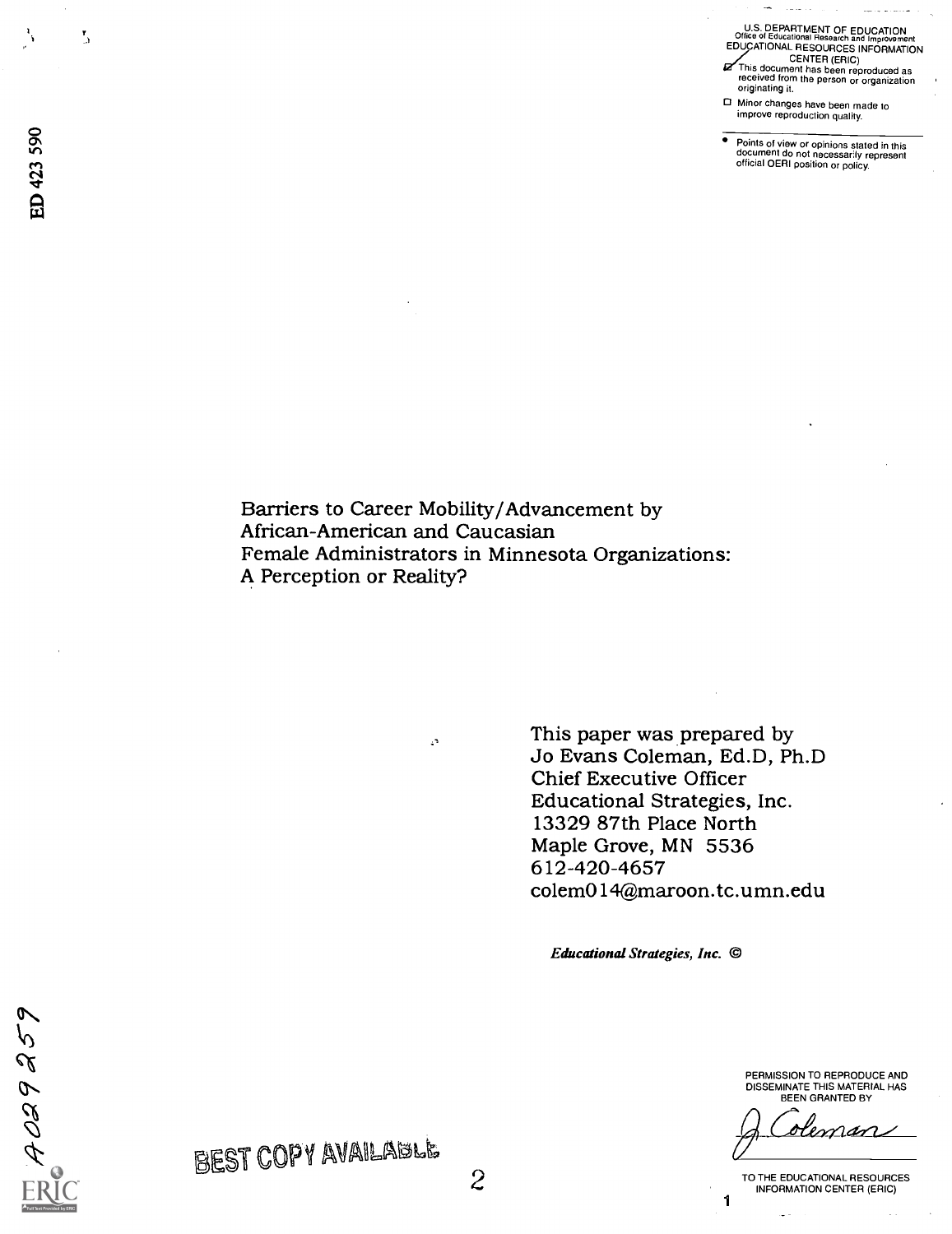#### INTRODUCTION

This study focuses on identifying the percieved internal and external barriers that prohibit career mobility and/or advancement of African-American and Caucasian female administrators in various organizational settings. The study explores 1) individual, 2) group, and 3) orginazitional barriers and their perceived effect on African-American and Caucasian female administrators within organizations.

Bonso and Shakeshaft (1983) reviewed studies completed during the 1970s which centered on factors contributing to the underrepresentation of females in educational administration. These studies pointed to conceptualized factors such as low self-image, lack of confidence, lack of aspiration/motivation, lack of support, competing responsibilities, lack of money for training, lack of preparation and experience, too few role models and sponsors, and lack of networks as having important roles in influencing such underrepresentation.

Gender discrimination was found to be the main hurdle to overcome in studies by Edson (1981a) and Paddock (1981) involving practicing and aspiring administrators. According to Miklos (1988), studies of gender confirmed that women encountered a variety of barriers (different from those faced by men) that impede their access to administrative positions.



 $\mathbf{r}_{\mathbf{r}}$ 

 $\boldsymbol{\mathsf{2}}$ 3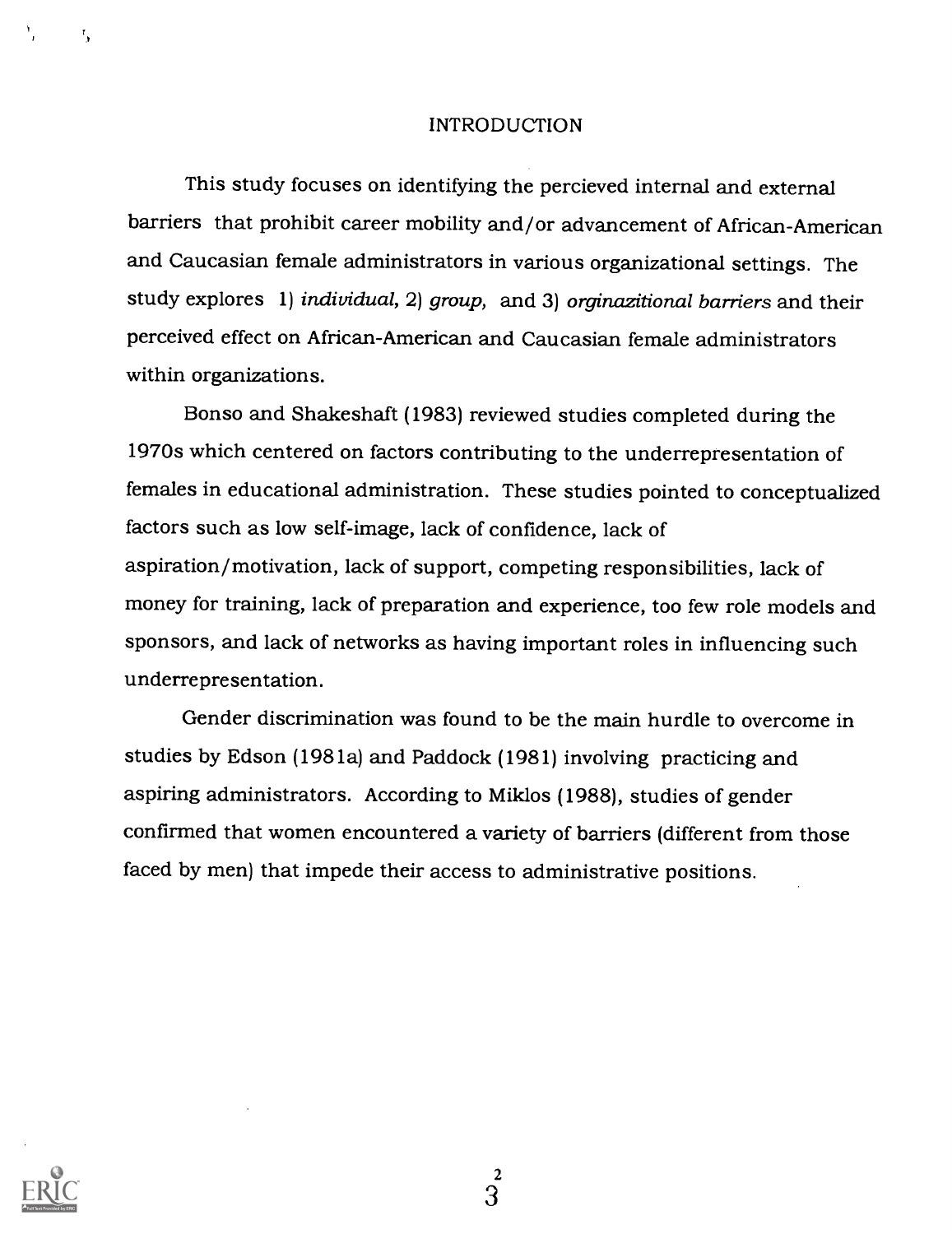#### Purpose

The primary purpose of this research was to identify the perceived barriers that affect career mobility/advancement of African-American and Caucasian female administrators in education , business/industry and government in the state of Minnesota. It explored women's perceptions of the effects that race/gender discrimination and gender underrepresentation have in administrative positions. This study focused on identifying the perceived internal and external barriers that prohibit career mobility and/or advancement of African-American and Caucasian female administrators in various organizational settings. The study explored 1) individual, 2) group, and 3) organizational barriers and their perceived effect on African-American Caucasian female administrators within organizations

### Definition of Terms

Administrative Position: A work assignment which includes planning, organizing, leading evaluating, and supervising the duties of other personnel in an educational system.

Business: A commercial or industrial establishment.

Career Patterns: The sequence of career positions held prior to securing the present position.

Discrimination: Demonstration of partiality or prejudice in treatment.

Education: The process of training and developing the knowledge, skill, mind, character, etc., by means of formal schooling at an institution of learning.



٠.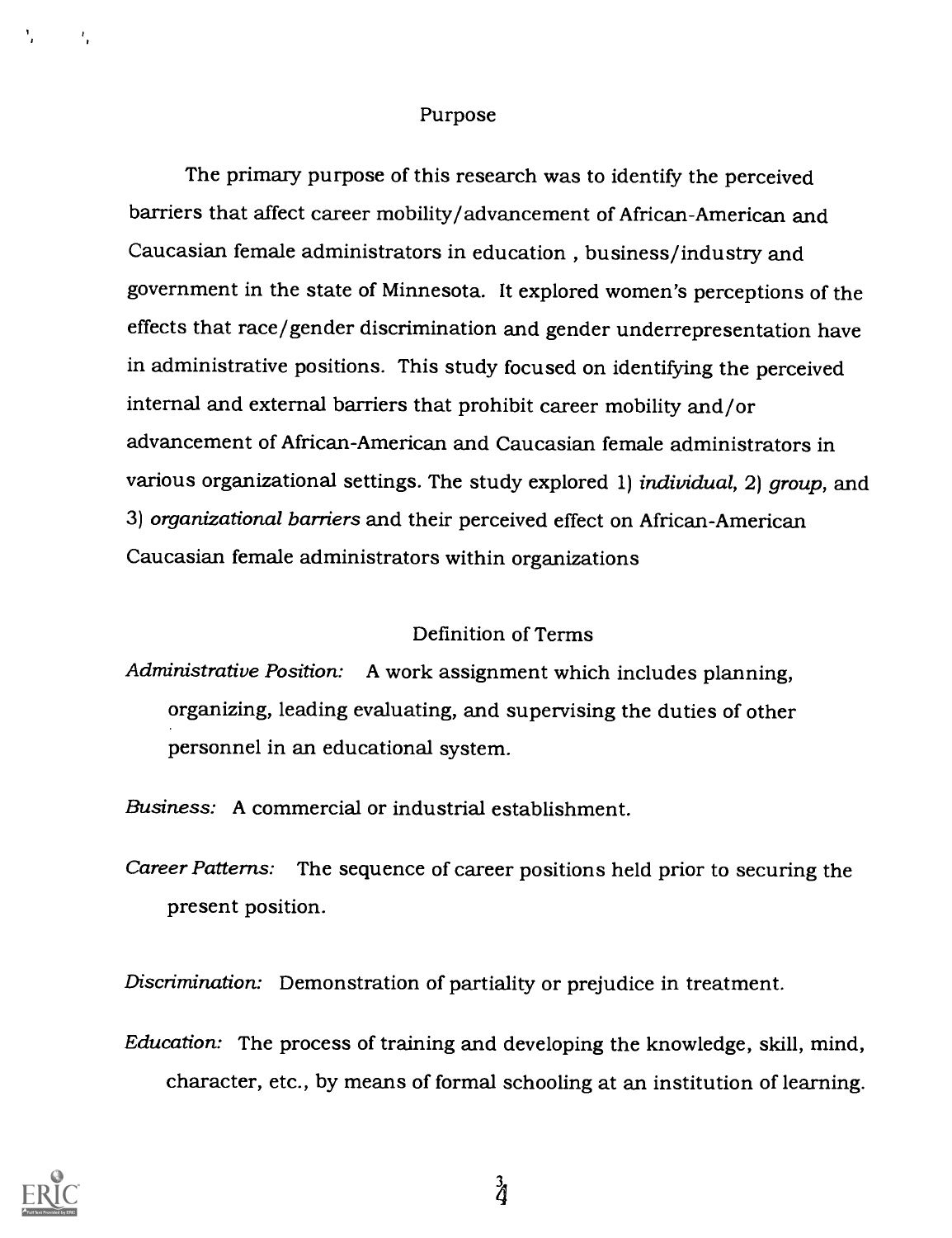Equity: A depiction of fairness and impartiality.

For Profit: Financial or monetary gain in a transaction.

Gender: Membership in the same sex group.

- Glass Ceiling: Artificial barriers based on attitudinal or organizational bias that prevent qualified individuals from advancing upward in organizations into management level positions.
- Government: Agencies that administer or control the affairs of a state or institution.
- Industry: A particular branch of productive; manufacturing enterprise.

Non-Profit: Not intending or intended to earn a profit.

- Principal: An administrator whose main responsibilities do not include teaching, but who provides leadership in instruction, school governance, and student development.
- Public Education: An instructional program provided by the state education system and local school boards.

Racial: Identification by membership in the same sex group.

Socialization: The process of taking part or interacting in the common needs of a cooperative group.



У.,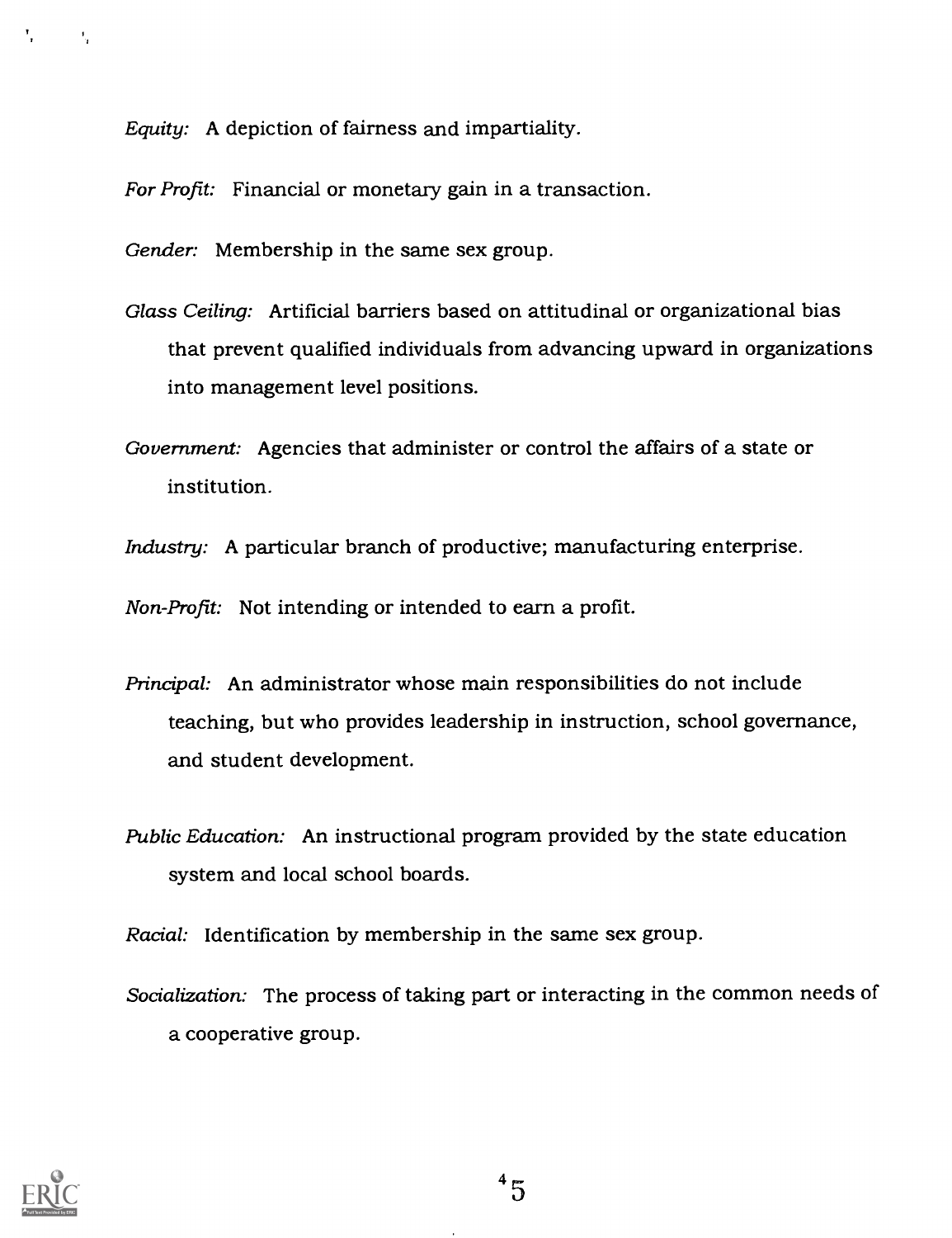Training: Instruction to make one proficient in a skill or qualified to complete certain tasks.

#### Participants/Instrumentation

This study included a selected sample of forty nine (49) female administrators (10 African-Americans and 49 Caucasians). The profile of the female administrator respondents, Table 12 shows that 37% were between the ages of 41 and 50. Thirty percent (30%) were over 50. The majority (53%) were married with 70% of them having children. Thirty-seven percent (37%) had two children with 44% of the children in the age range of 6-18 years. All had used some form of day-care arrangements for their children with 65% using daycare centers; 96% of them were satisfied with the arrangements. The bachelor's degree was the highest degree earned by the plurality (49%) while 38% had earned a master's degree. The number of administrative positions applied for, have had, was zero at 45% and 28% respectively. The most prevalent means of promotion was within the system, at 80%, and the respondents applied for their current positions at a 65% rate. The majority (61%) had female immediate supervisors and 56% felt that their career mobility/advancement had been somewhat blocked.

These administrators had an average of fourteen (14) years of direct or on line experience, with 11.5 years in administrative roles, were an average age of 33 when appointed to their first administration position, supervised a staff of 34 individuals on the average and spent an average of 75% of their time performing administrative duties.



 $\mathbf{1}_{\mathbf{1}}$ 

 $\frac{5}{6}$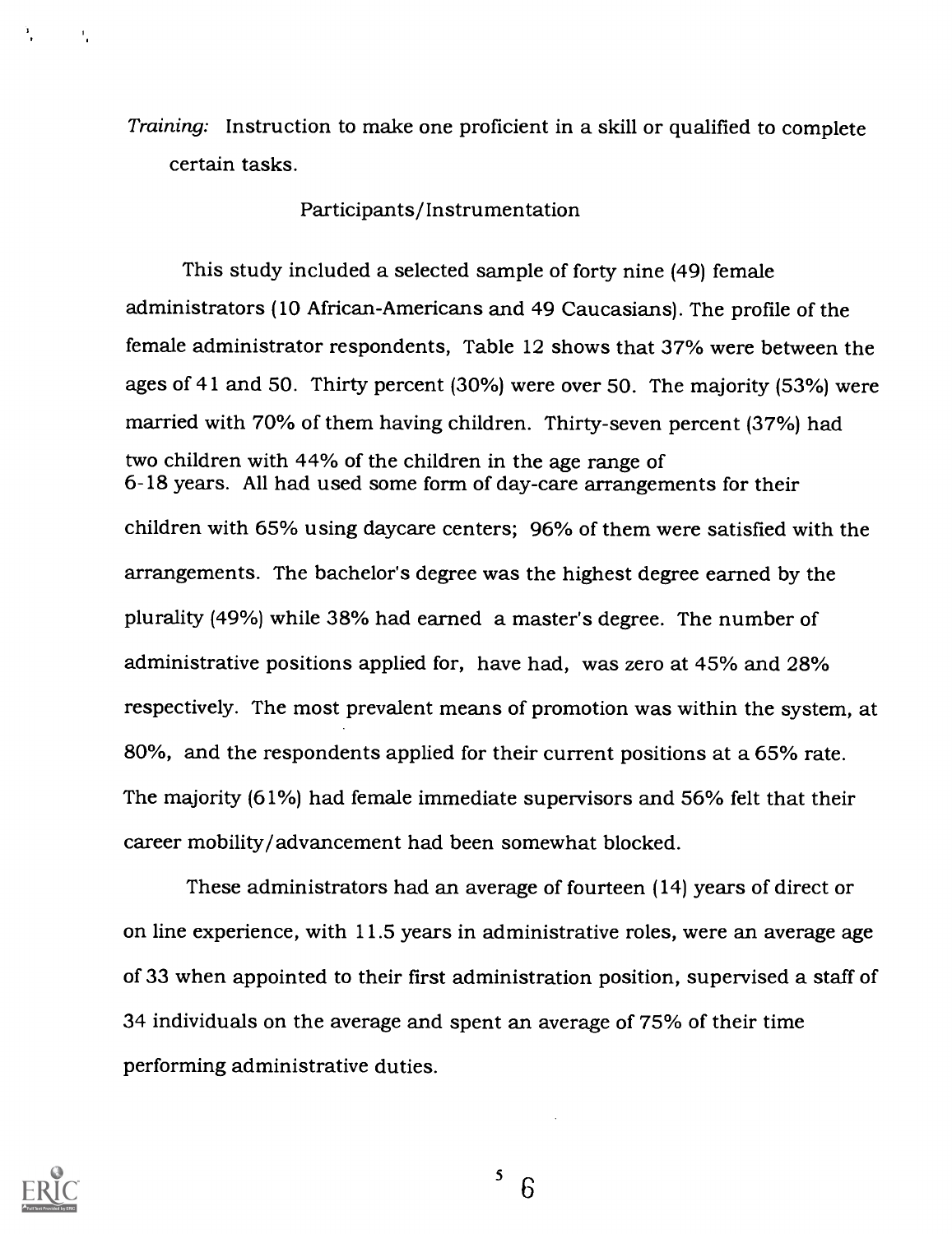Each of the participants were asked to respond to two (2) questionnaires: 1) Survey of Minnesota Employers and Employees: Today's Workplace, Tomorrow's Workforce (Workforce Survey) and 2) The Administrator's Barrier-Strategy Inventory (Barrier Survey). The Workforce Survey was used primarily to obtain demographic data regarding the female participants and the institutions where they were currently employed as administrators. The Barrier Survey was used to identify the perceived barriers to career mobility and advancement for these female administrators.

The above mentioned instruments were used to collect data for this study: 1) a survey fashioned after the State of Minnesota's 1995 Glass Ceiling Report; Survey Of Minnesota Employers: Today's Workplace, Tomorrow's Workforce, (Minnesota Planning, Minnesota Department of Economic Security, 1995, (hereafter referred to as Workforce Survey) for collecting information on how organizations in Minnesota fill management decision-making positions and the practices used to foster the necessary qualifications for advancement, and 2) Beason's (1992) Administrator Barrier-Strategy Inventory, (hereafter referred to as Barrier Survey) revised to reflect the identification of barriersconstraints and the strategies for overcoming these barriers.

The Workforce Survey (Minnesota Planning, 1995) information was reported by Human Resources/Personnel Directors of the responding organizations and female administrator respondents. It consists of nineteen (19) questions, including seven (7) identification questions, one (1) rating question, four (4) "all that apply" choice questions, six (6) "yes/no" questions and one (1) open-ended question. The Barrier Survey (Beason, 1992) information was reported by female administrator participants and is a survey instrument requiring sixty (60) responses. The instrument is divided into three (3) segments, Part I is Biographical Data, Part II is Educational and



۰.

6 7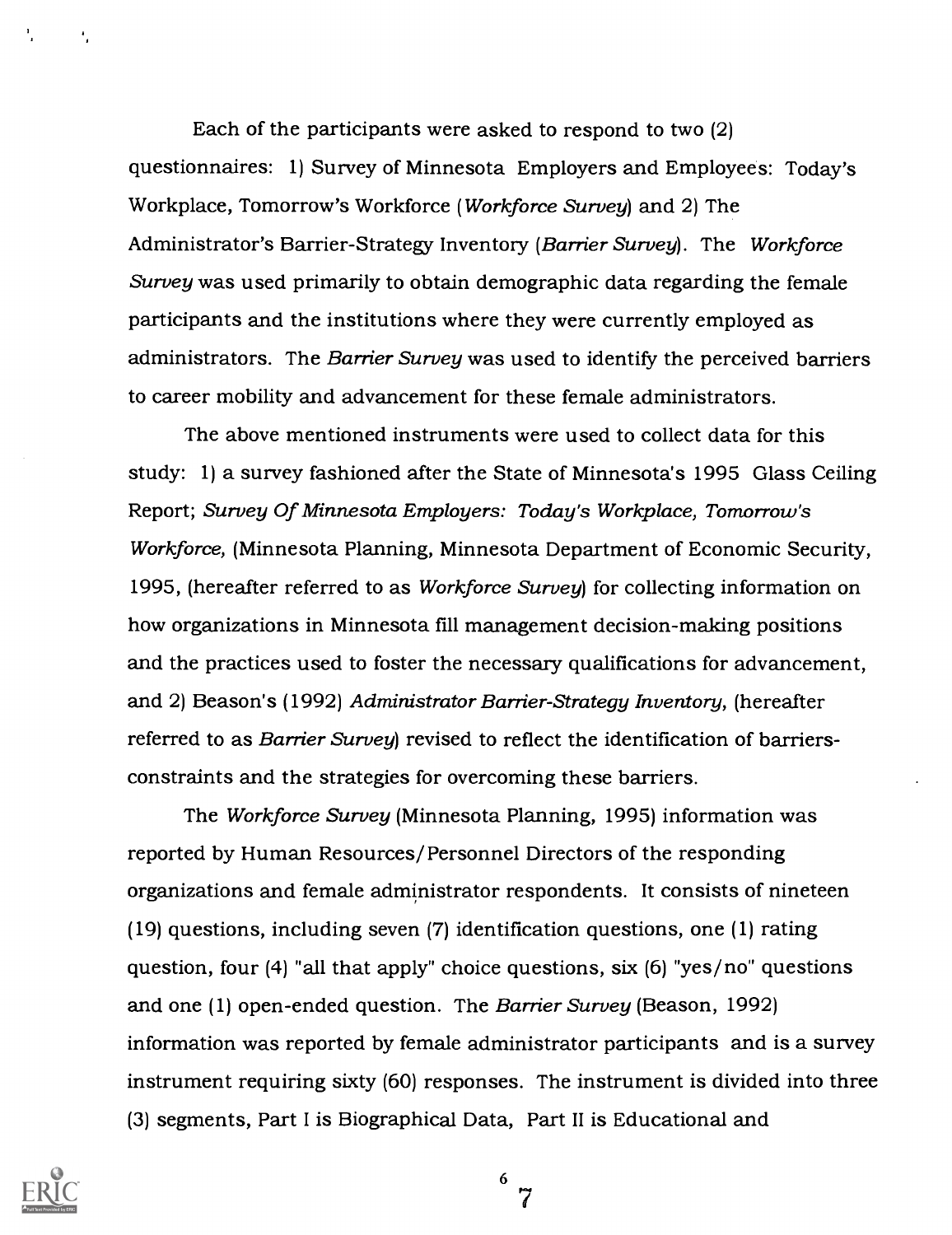Professional Background and Part III is and Career Mobility/Advancement Strategies. The Biographical Data segment consists of seven (7) questions, with questions 1, 2, and 5 being identification questions and questions 3, 4, 6, and 7 yes/no questions. Educational and Professional Background has sixteen (16) identification questions and one (1) rating question. Lastly, the Career Mobility/Advancement Strategies segment consists of thirty-four (34) strategies which required a yes/no response as well as a choice of five (5) rating levels and one (1) open-ended question.

The Administrator's Barrier-Strategy Inventory was developed by Janet Harris Beason in 1992 for use at Arizona State University during her doctoral studies. The instrument was obtained from the author with permission granted to revise. Because the instrument was designed to identify the barriers to upward mobility in public school settings and ways to over-come these barriers, a few items were reworded to more accurately reflect an extension to other workforce environments (questions 9 and 16). The questionnaire identifies factors and conditions in the workplace presented in the literature that prohibit upward mobility for women and attitude/perception questions that frame how much of an obstacle these barriers and constraints pose for women that enter these fields. This instrument was submitted to the female participants only within the various organizations.

The questions are divided in the research of Beason (1992), into the following segments: Individual Barriers sub-scale personal barriers Q#25,26,27,28,39,40,41,44,49, and sub-scale home and family barriers Q#35,36,47, 48,51,52; Group Barriers sub-scale support barriers Q#39 and 42; Organizational Barriers sub-scale professional barriers Q#29,30,31,32,33,34,37,38,43,45,46,57,58 and sub-scale discrimination barriers Q#50,53,54,55,56.



 $7 \sim$ 8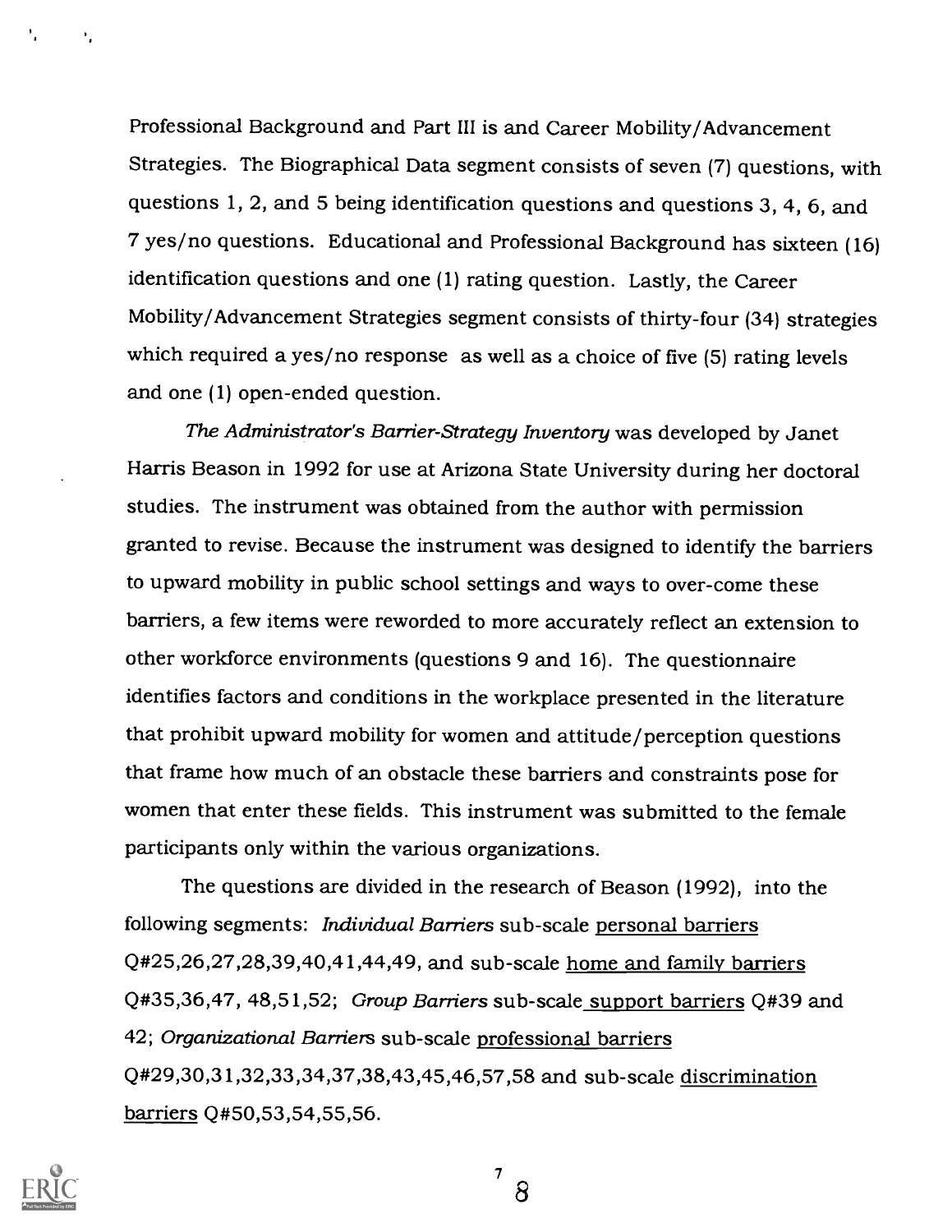### Problem/Research Question(s)

This study explored women's perceptions of the effects that race/gender discrimination and gender underrepresentation have in administrative positions. The study is based on three main bodies of knowledge: (1) career patterns/training and education, (2) racial/gender equity discrimination, and (3) socialization of women in education and business/industry/government.

The specific research questions are: 1) What barriers (e.g., *Individual*, Group, Organizational) as identified in the literature are perceived as affecting the career mobility of African-American and Caucasian females surveyed? 2) Are there differences in the perceived barriers identified as affecting career mobility among African-American and Caucasian females? 3) Are there interactions of the variables among perceived Organizational, Group and Individual barriers affecting African-American and Caucasian female practicing administrators?

According to Prather (1971), a frequent argument given by administrators for not hiring women for responsible and powerful positions was that women were inherently incapable of managing such positions and, hence, these positions should be reserved for men. However, historical statistics show a sharp increase in data which dispell the belief that women are incapable of effective performance (Frasher & Frasher, 1979).

The core group of barriers as identified by Bell and Nkomo (1994) are Individual, Group, and Organizational. Individual Barriers concentrate on issues and dimensions affecting an administrator's psychological and social well-being; Group Barriers are a collection of interdependent relations with recognized identities, differentiated roles, functions, and expectations; and **Organizational Barriers** are identified when attention is given to structures,



8 9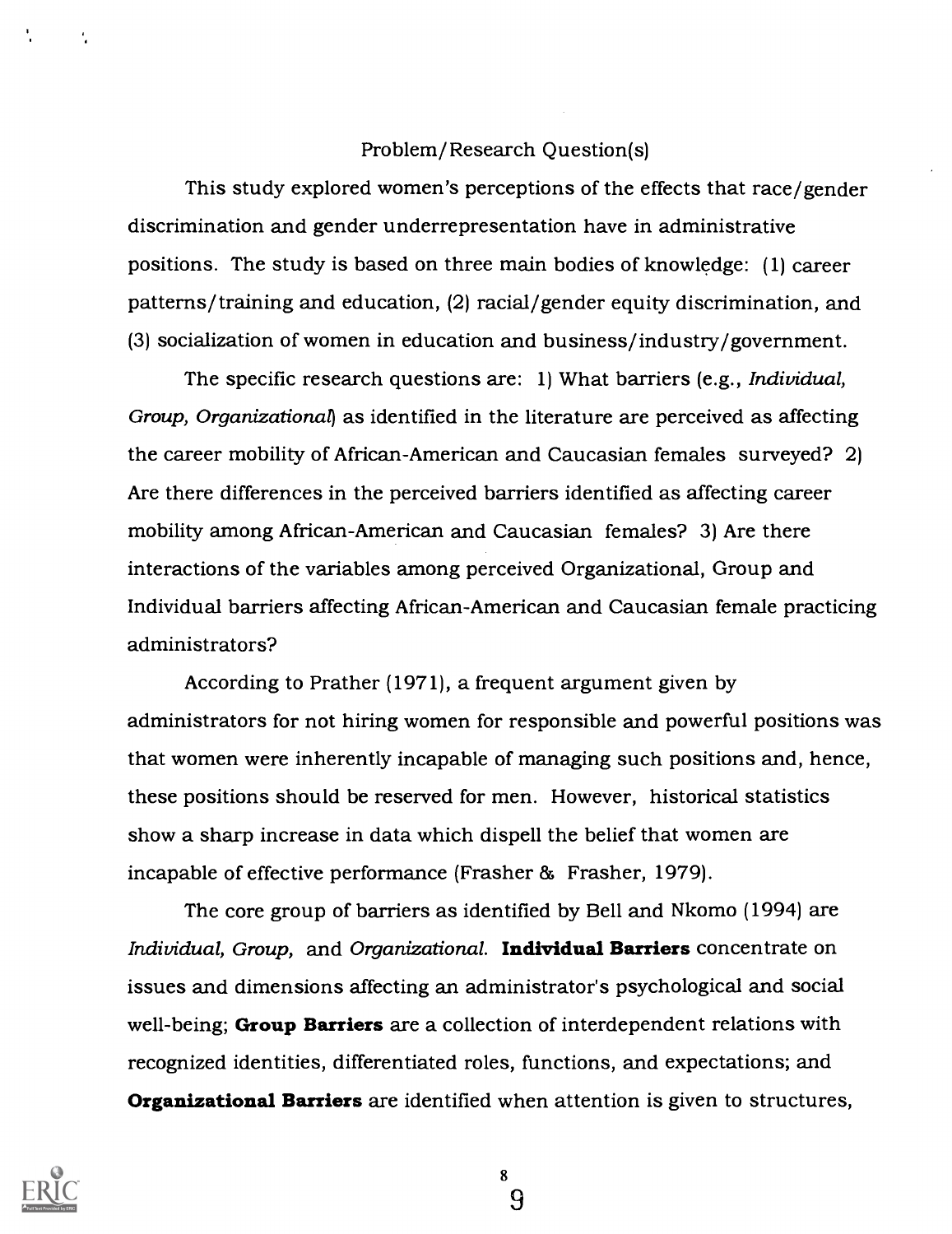policies, and systems (formal and informal) within the organization. Each barrier category is inclusive of very apparent behaviors; Individual Barriers include tokenism, self-limiting behavior, lack of motivation, isolation, overcompensation, and high stress; Group Barriers include intergroup conflict, exclusion from informal and formal networks, stereotyping, lack of social support, and a constellation of low group status, prestige, and power; Organizational Barriers include access to mentoring, functional segregation, low career plateauing, inadequate career grooming, " pigeon holing", racialized jobs, and limited opportunities for advancement.

### Statistics on Women and People of Color

In a 1991 report, the U. S. Department of Labor revealed that the number of women and people of color in the labor market progressively diminished as the jobs become higher in position and/or classification. Of those who were assistant vice-president or above, only 6.6 percent were women, and 2.6 percent were people of color. People of color account for 22.3 percent of all jobs at large companies, yet they make up only 9.9 percent of officials and managers (The Glass Ceiling: Are Women and Minorities Blocked from the Executive Suite? October 29, 1993). A recent study done by the Equal Employment Opportunity Commission (1993) revealed that women comprise 45.7 percent of the employees in large companies (100 or more employees), yet only 27.4 percent of managerial positions are held by women.

Nationally, women comprise about 45 percent of the work force, according to the Bureau of Labor Statistics, but hold less than 5 percent of the top jobs in the nation's 1,000 largest companies. According to a 1993 study by the National Association of Female Executives, women hold about 40 percent of all executive management and administrative



÷

。<br>10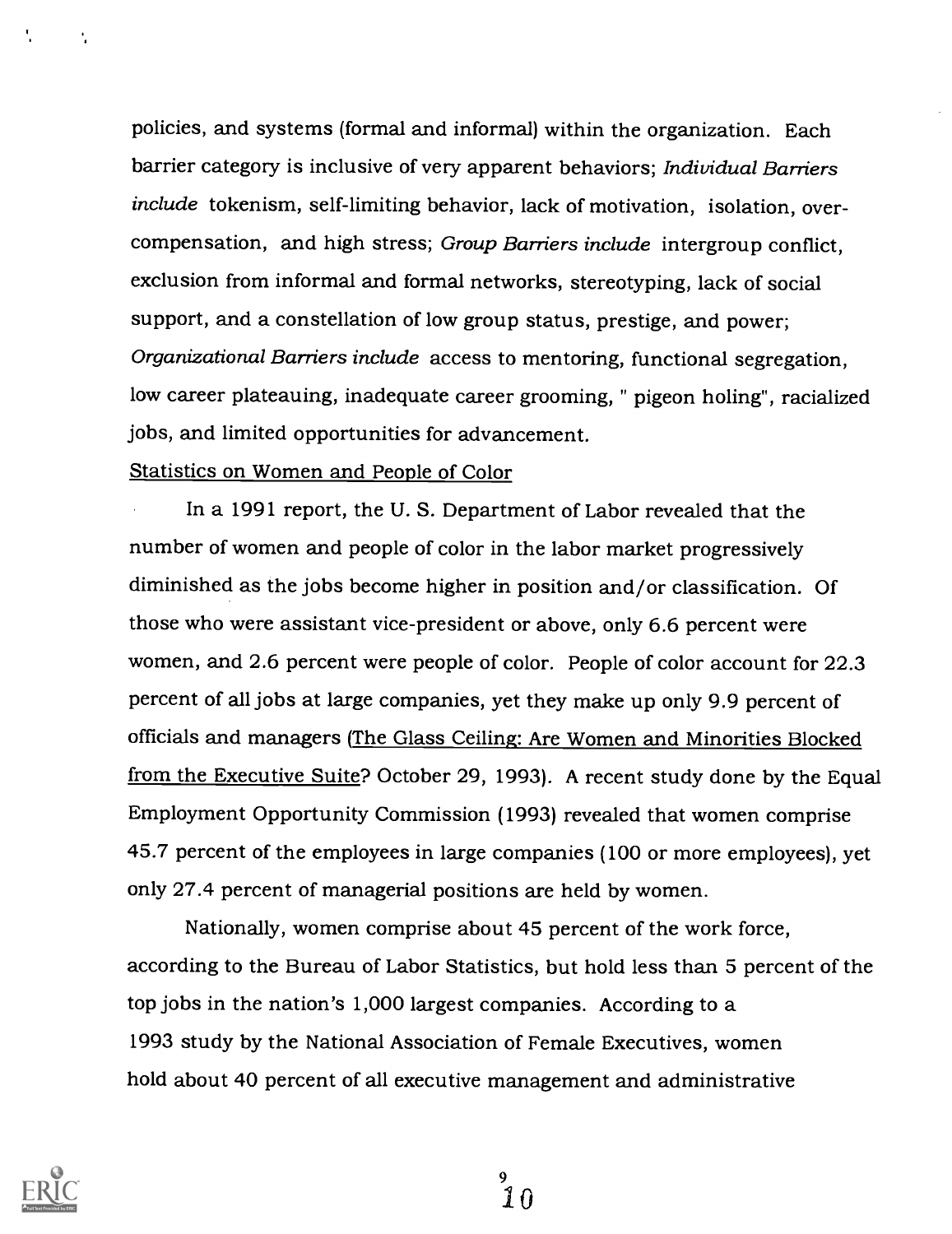positions in the United States. These positions, however, are mostly confined to the lower and middle ranks. The results of the Minnesota Survey on the Glass Ceiling clearly demonstrate that regardless of employment sector, women and people of color are not proportionally represented in leadership positions. White males dominate leadership positions in all sectors. The nonprofit sector has a better representation of women in leadership positions, but all sectors cluster women at middle management or supervisor positions or lower in the organization (Minnesota Glass Ceiling Task Force Report, 1995).

### **Barriers**

Female school administrators struggle with internal conflict to fight the perceived "woman's role." This conflict often is brought to the workplace and in many instances creates a barrier that is very hard for the woman administrator to overcome (Woo, 1985). According to findings by Jones and Montenegro (1983), internal barriers did not significantly affect upward mobility, although the "confusion over life's goals" (p. 35) was not overcome by the women in their study. Other writers (Edson, 1981; Moore, 1984; Van Meir, 1975) recognized that external barriers are more influential than internal barriers.

Discrimination may be less visible in today's workplace, but subtle forms of discrimination occur at every level. When they occur consistently, they create patterns of exclusion. These subtle behaviors reduce self-esteem and prevent women and people of color from fully participating in their organizations. They affect the way people advance or hope for advancement. Biased behaviors stem from the stereotypes we learn during childhood. Our attitudes toward people different from ourselves are shaped by these stereotypes. We then create myths that disguise the true issues of equality and opportunity. The "glass ceiling" concept is a direct result of these common myths. The rigidity of our culture builds an organizational resistance against



10

11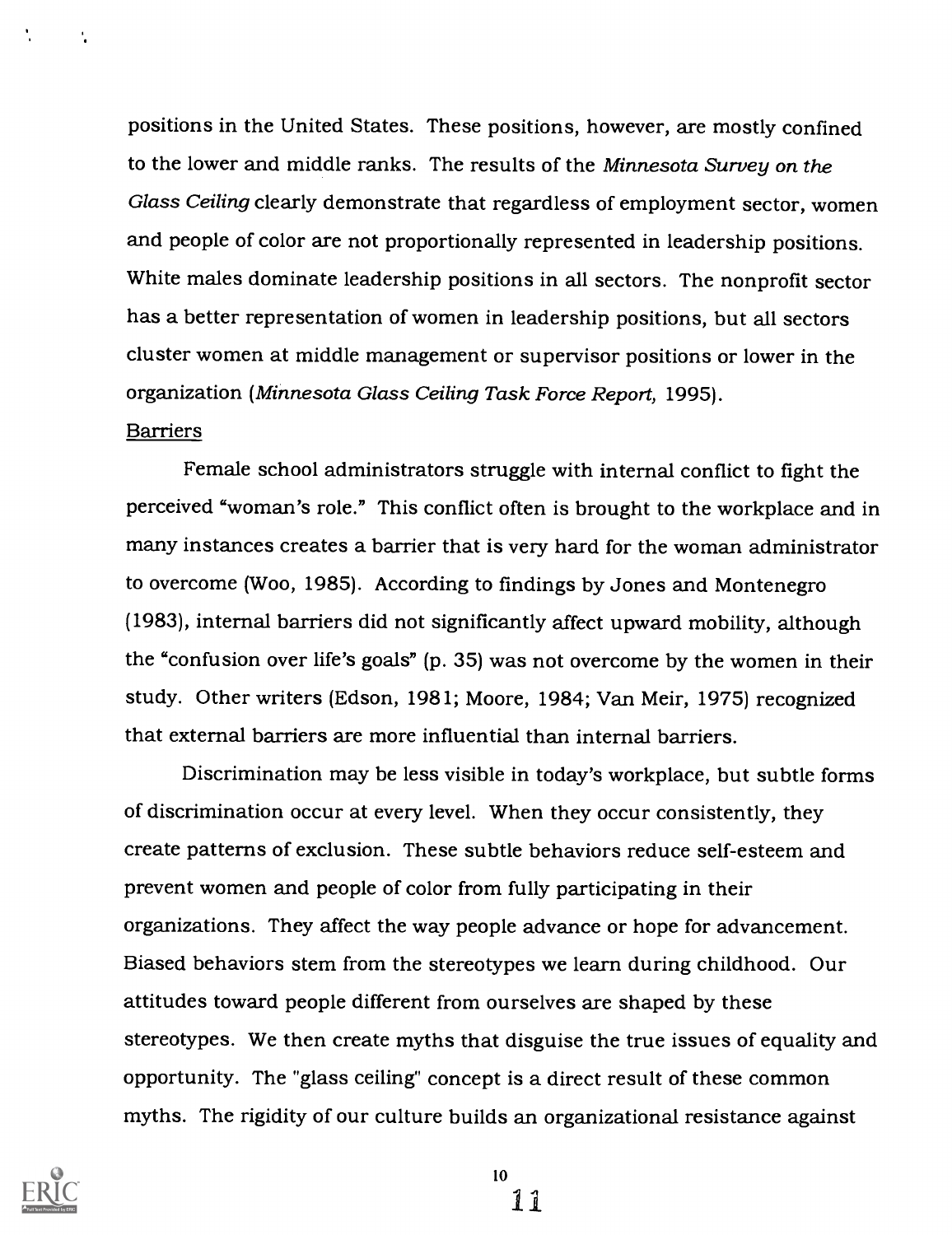the values that women and people of color bring to the workplace. Such rigidity prevents many individuals from relating to values or styles that may differ from their own (Minnesota Glass Ceiling Task Force Report, 1995). Perceived Barriers to the Advancement of Females in Administrative Roles

Barriers which prevent females from reaching top positions, whether in business, government or education, may be described as being subtle or invisible. The Wall Street Journal termed these barriers, the "glass ceiling" (Faber, 1991). Barriers may be examined from an internal or external perspective. Internal barriers are those that can be overcome by individual change. External barriers require social and institutional change (Shakeshaft, 1987). When closely examined internal barriers may actually be external barriers. For example, Schmuck (1976) and Jones and Montenegro (1982) list lack of self-confidence as an internal barrier. Shakeshaft (1987), however, pointed out that the lack of self-confidence might be more accurately seen as a consequence of a sex-structured society that generates a belief in females that they lack ability. This belief is reinforced by an organizational system that prevents females from developing confidence in public activities through both the lack of opportunity and lack of positive feedback (Shakeshaft, 1987).

A study conducted by B. E. Williams (1981) examined the perceptions of practicing African-American school administrators in eight midwestern states to determine the influence that factors such as race and years of experience had on their ability to attain their positions. Another intent was to discover if African-American and Caucasian school administrators perceived a difference between factors as possible influences on the attainment of administrative positions. The sample consisted of 104 African-American and 122 Caucasian central office and building level public school administrators, including superintendents, assistant superintendents, directors, supervisors,



÷

 $11$ 

12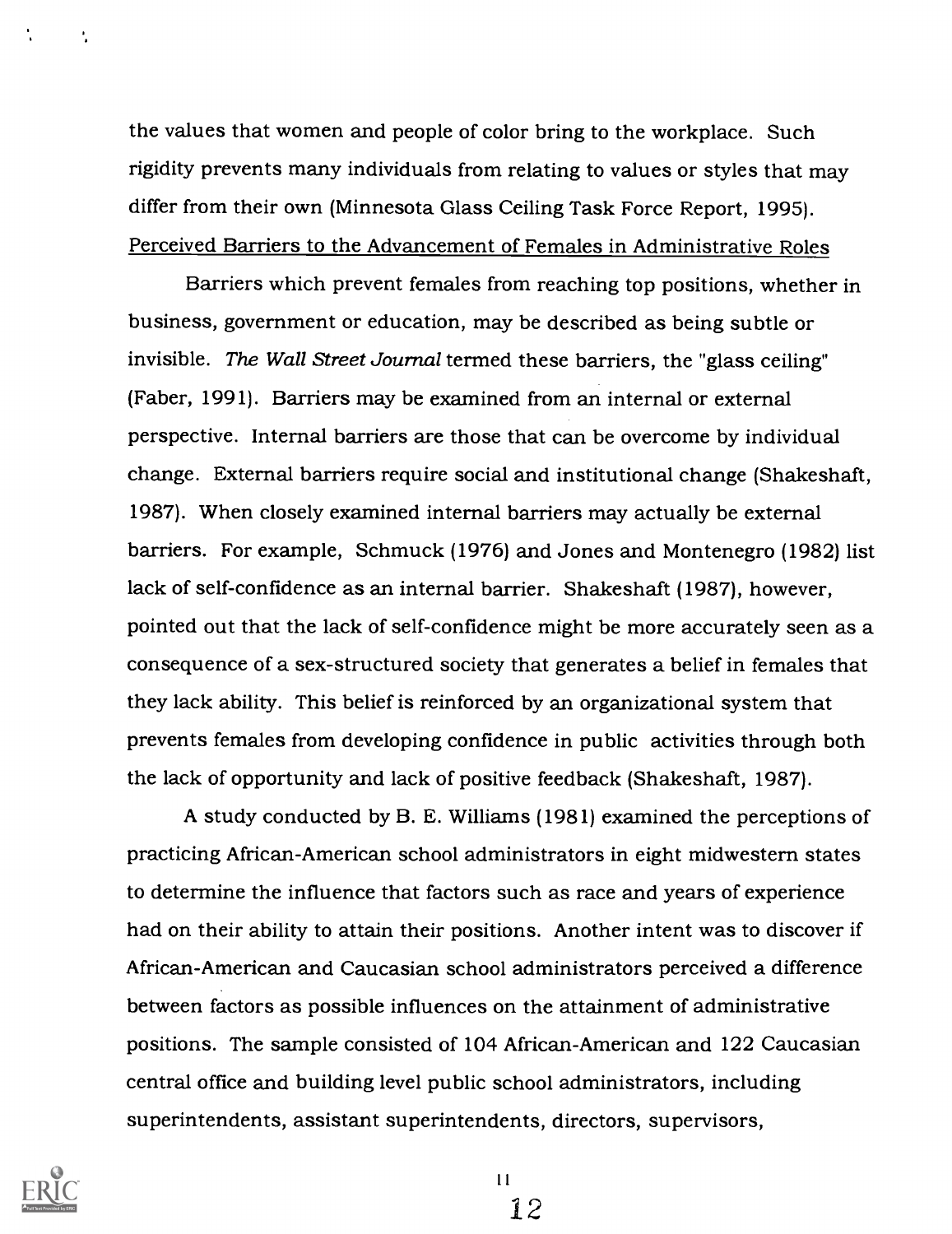consultants, principals, assistant principals, deans, advisors, and coordinators. Williams found no differences in African-American and Caucasian administrators' perceptions about the effects of gender or district size, but their perceptions of the importance of years of experience and race were significantly different. Williams concluded that African-Americans perceived that race was a factor that had prevented them from gaining the experience they needed to be able to achieve administrative positions. According to Williams, African-Americans could not enter the field because they lacked work experience, and because they lacked work experience, they were barred from promotion.. Inequality has been found to be a product of historical and societal patterns in the labor force, and has determined the constraints women have faced and continue to face when entering administrative positions (Ginn, 1989). Some of the most predominant barriers that were found to limit access of females to administrative positions are: gender/ sexism (negative perceptions), racism, stereotypical myths, socialization, and a lack of role models, networks, and mentors.

### Racism and Gender Sexism

Career development and choices are affected by gender. Women must decide if they will juggle the roles of career/spouse/parent, and if so, they must give some thought to how that combination could possibly be structured (Northcutt, 1991). Among women administrators who somehow manage to balance the responsibilities of home and careers, the small percentage of women who find their way into the male-dominated professions experience obstacles to full membership and to the accomplishment of their tasks (Epstein, 1970).

When the labor market is examined to determine which workers experience the most severe burden in terms of employment discrimination,



÷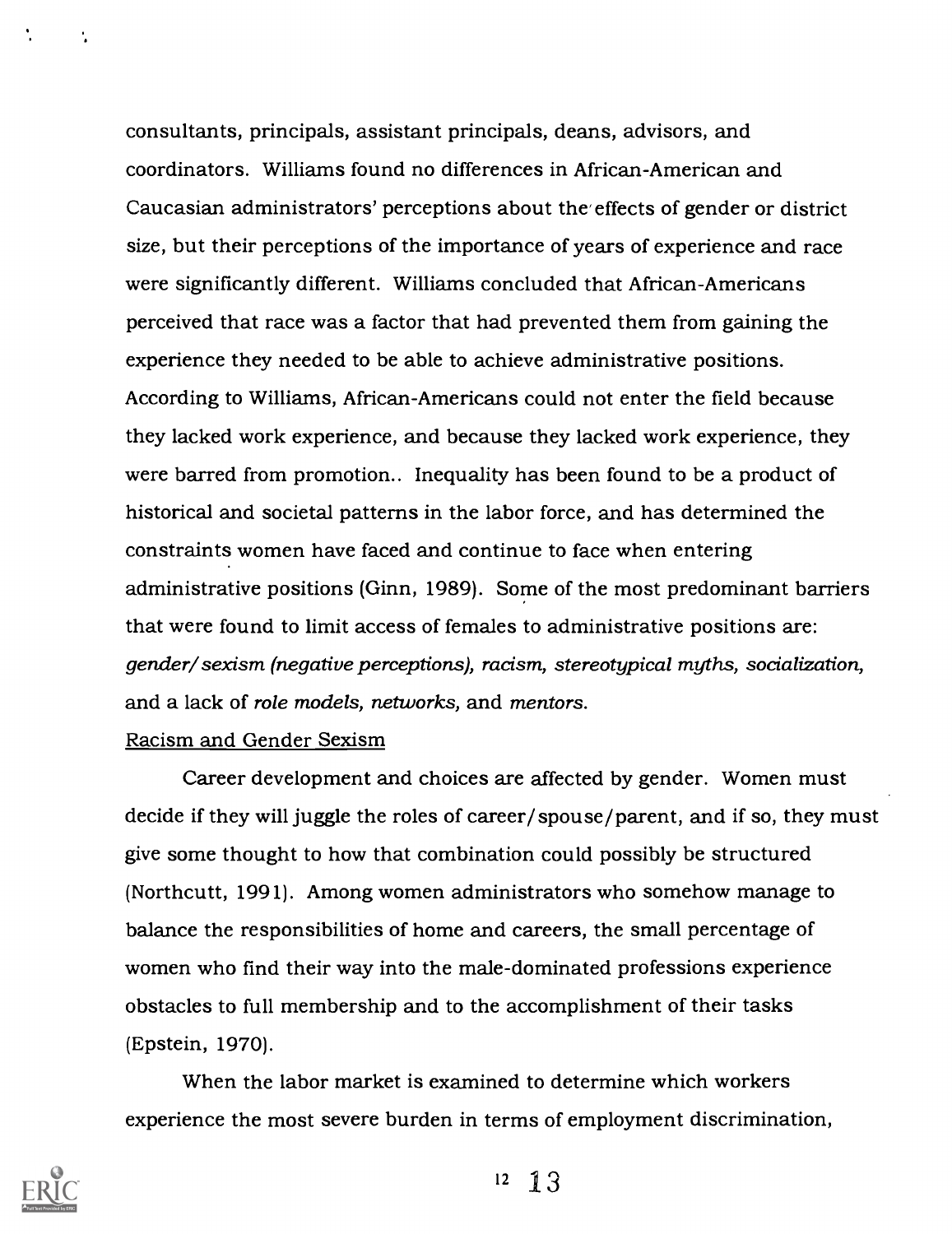African-American women workers are perceived as carrying a dual burden of race and sex discrimination. Employment discrimination against African-American women is composed of generous doses of sex discrimination (experienced by all women) and lingering amounts of racial discrimination (Wallace, 1980). Complex issues of race, and gender, shape in large part the administrative aspirations and careers of African-American women. Similarly, African-Americans encountered problems different from those encountered by Caucasians (Valverde, 1988). The search by African-Americans for administrative positions raised issues about socialization and role conflict, sponsorship and upward mobility, the content and availability of preparation programs, and policies and philosophies that affect their career aspirations (Valverde  $& Brown, 1988$ ).

#### Socialization

 $\mathbf{r}_i$ 

Socialization research has been most notable in the realm of adolescent and adult socialization. In this area, Ortiz, (1982) described socialization as a matter of role learning. The typical female administrator faces problems such as difficulty in gaining male respect and acceptance, lack of access to the male network, lack of "authority" and trust (from female employees), and employment status (Lovelady-Dawson, 1980). As yet, the "old girls" network is too sparse and thin to assist many women to top positions in administration.

According to Deux (1976), the socialization process begins with the family and continues with the educational system, the media, the church, and the person's peer groups. The history of sex-role socialization for women can be characterized as reflecting extreme discrimination and limited opportunity particularly with reference to certain kinds of employment (Scimecca, 1986). Baumrind (1980) defined socialization as, "a process by which developing children, through insight, training, and limitation, acquire the habits and



 $^{13}14$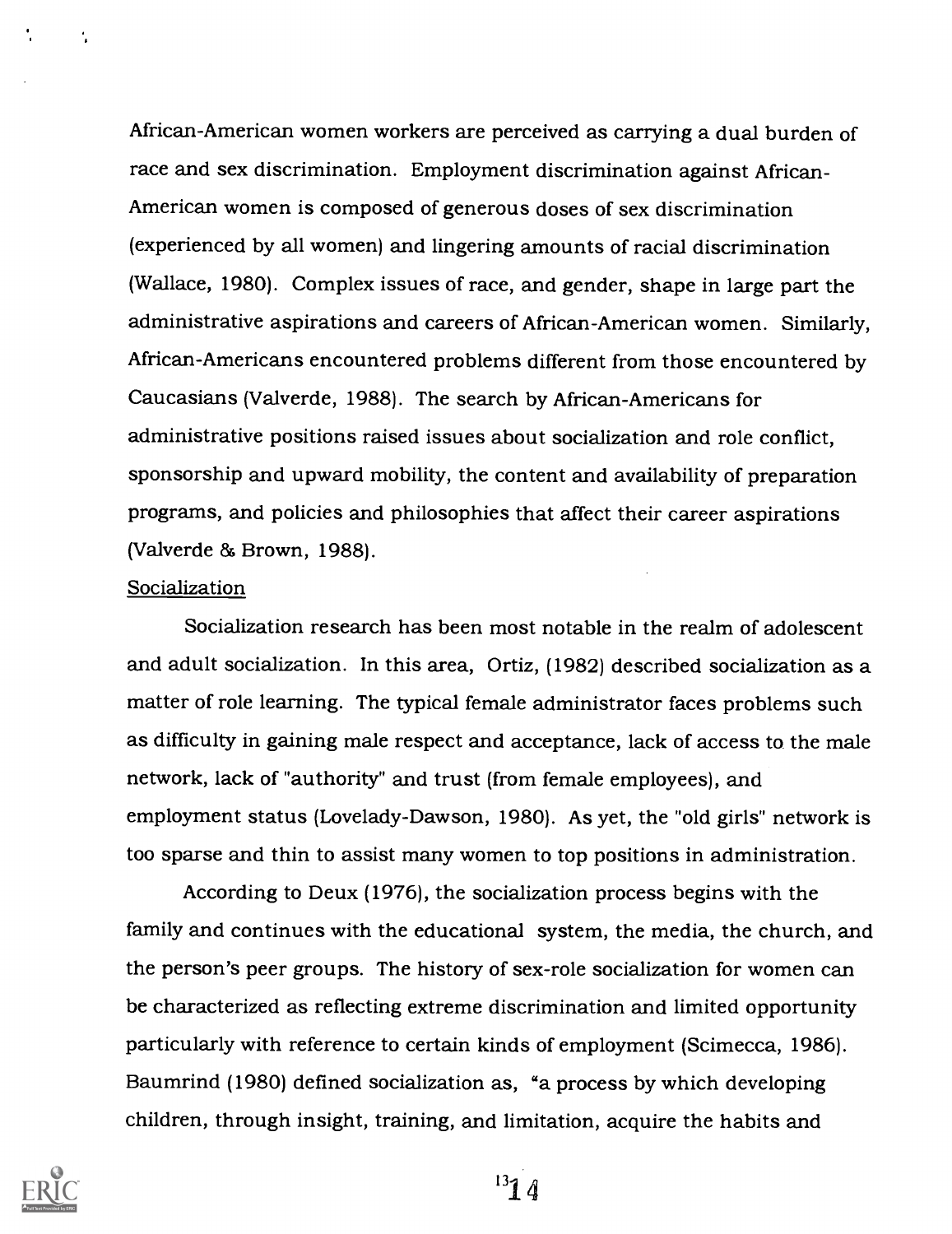values congruent with adaptation to their culture" (p. 632). Another researcher noted that women were not socialized to have career expectations at all (Clement, 1980).

In 1991, Ellen Van Velsor and Randall P. White of the Center for Creative Leadership published a paper titled "Federal 'Glass Ceiling' Initiative Is Justified". One of the points discussed was the fact that men were more likely to report assignments and women were more likely to report relationships with other people as key to their development in leadership roles. "And while only a small percentage of male managers cited a relationship with a boss or role model as 'key' to their growth, more than half of the women interviewed cited this type of relationship as important to them" (p. 15).

### Myths

 $\mathcal{L}_{\mathbf{a}}$ 

A long list of reasons have been proposed to explain why women have been excluded from educational administration. Mertz, Grossnickle and Tutcher (1980) responded to some of the myths which become barriers to women entering administrative roles.

Myth  $# 1$ : There is a lack of qualified women applicants. They do not apply.

Response: Research shows that the number of certified women administrators (credentialed in the areas of administration sought after) is increasing and more are seeking those advanced positions (Shakeshaft, 1989).

Myth  $#2$ : Women are too emotional!

Response: As women have been given increased responsibility, they have demonstrated the ability to deal rationally and objectively with problem situations (Morrison, White, & VanVelsor, 1987).

Myth #3: Women are not effective as administrators.

Response: Researchers rank women significantly ahead of men as "democratic leaders" (Moss, Schwartz, 86 Jensrud, 1993).

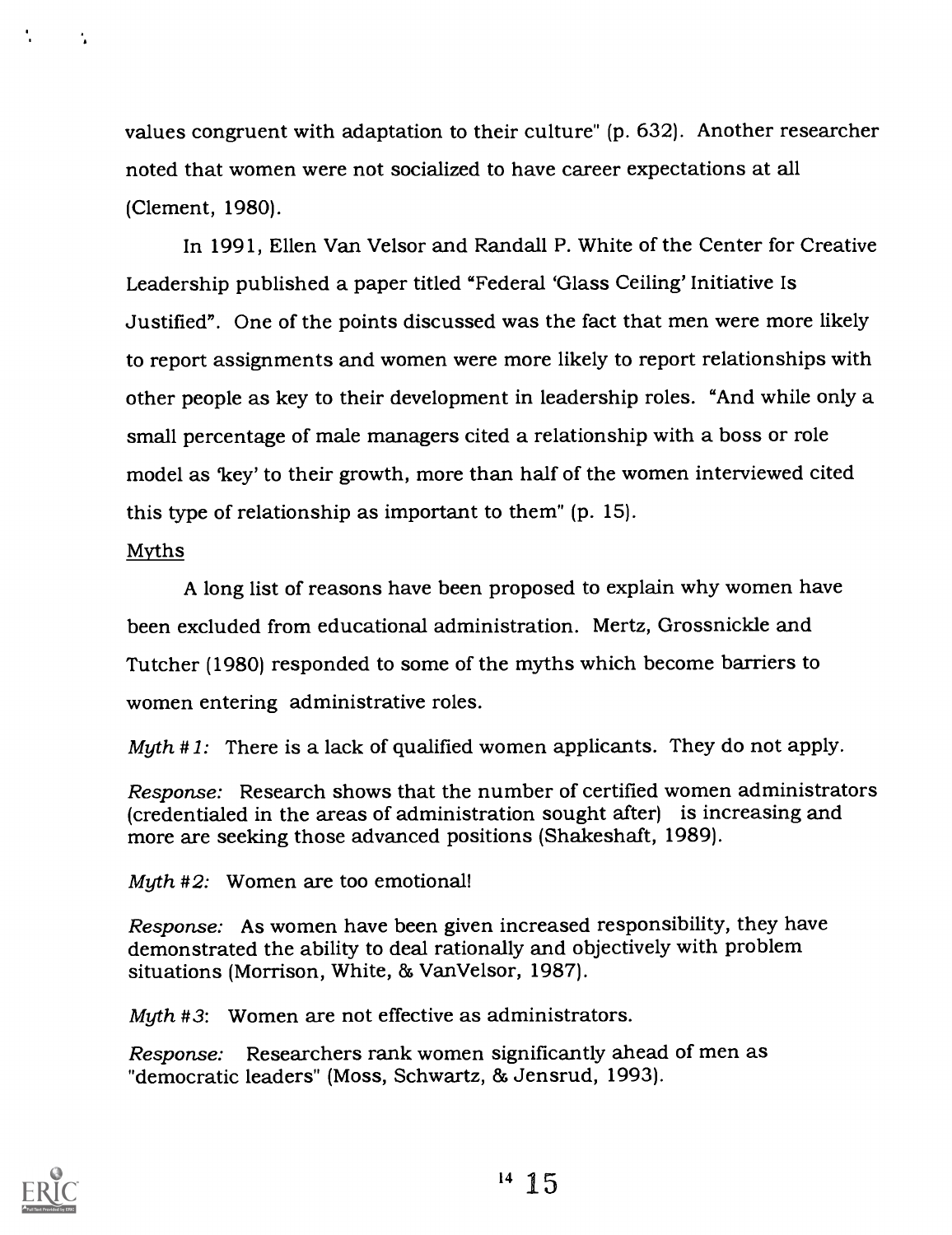### Organizational Structures

Social norms, cultural stereotypes, and power and privilege in organizations provide the "invisible foundation" for organizational decisions about which jobs and how much opportunity are suitable for certain types of workers (Tomaskovik-Devey 1993; Acker 1990; Roos & Reskin 1984). These decisions determine the ways that complex organizations structure work, creating barriers for women. Kanter showed how the organizational structure (group dynamics, job designs, leadership, power, and cross-cultural theory) contributed to barriers for women in administration. The organizational structure often dictates the behavior of persons in the organization (Kanter, 1977). Women are discouraged from moving up in the hierarchy as the structure of the organization perpetuates attitudes based on status-quo (Shakeshaft, 1989). Organizational barriers act as barriers to women who are encouraged to accept subservient roles, thus leading to a profession of males with a monopoly over decision-making.

#### Role Models/Mentors

A lack of role models remains a significant barrier to women interested in pursuing an administrative position. The lack of opportunity to see other women in a variety of administrative positions, to hear how these women describe their lives, and to compare themselves with women just one step farther up the career ladder have been cited as reasons women have not moved into administrative positions in larger numbers (Davis, 1978, Gasser, 1975, Schmuck, 1976). The low percentage of females in administrative positions makes it difficult to find visible role models at all levels of administration in large numbers or in all geographic areas.

Research (Edson, 1988) shows same-sex role models to be crucial for women. Women find it difficult to pattern themselves after men. Several

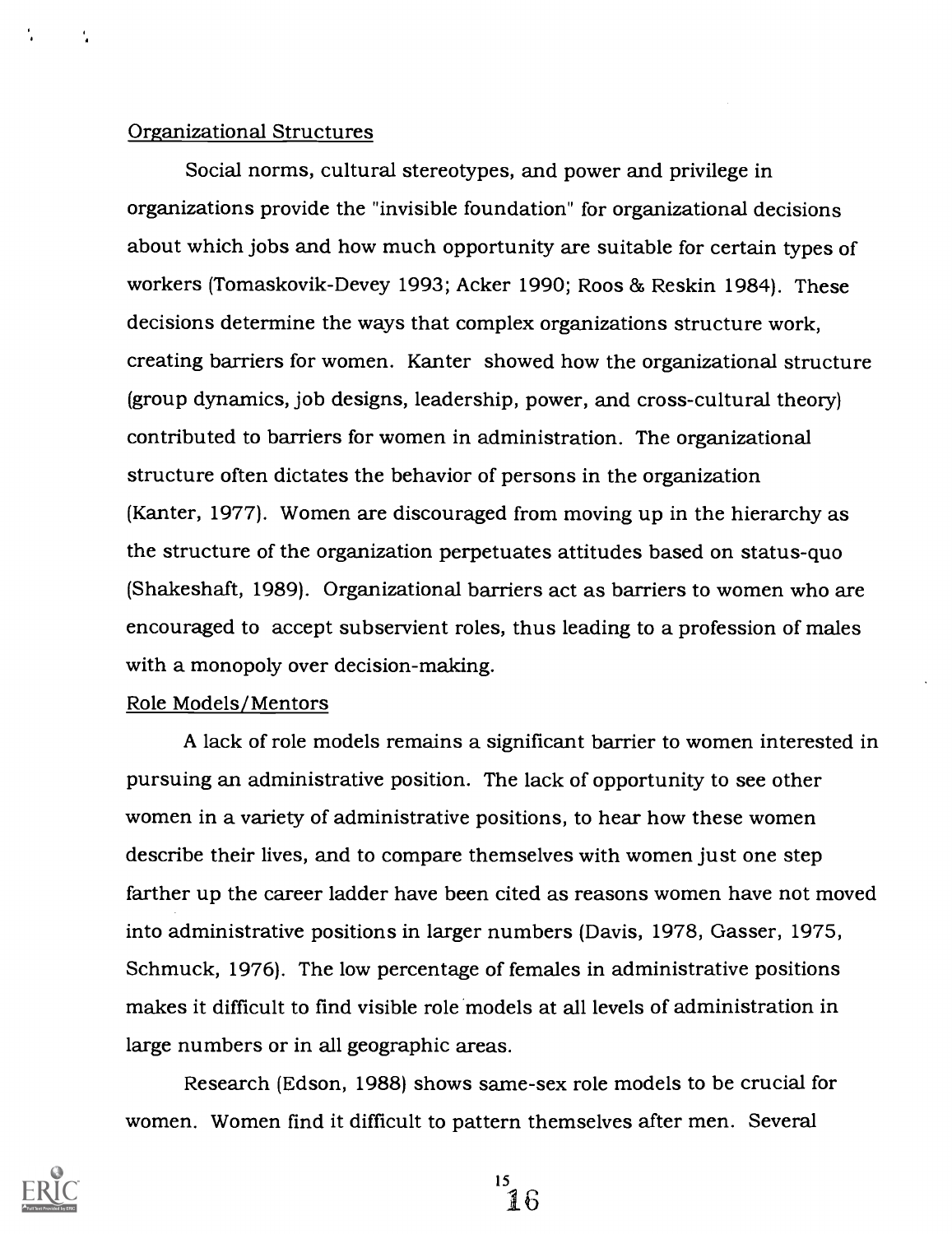studies emphasize the benefits of mentoring relationships but suggested that such relationships were not readily available to women (Haring-Hidore, 1987; Swoboda & Miller, 1986; Marshall, 1984). If role models are representative of others of the same kind, then female administrative aspirants obviously lack adequate role models (Edson, 1988).

Unlike role models, which are most effective when they are the same sex and race in order for women to identify with the model, sponsors or mentors may be either male or female. A sponsor or mentor is much more important to female administrative aspirants than is a role model (Shakeshaft, 1989).

The researchers concluded that "women may be more likely to see relationships as developmental opportunities regardless of the range of their other experiences. Women may simply be more oriented towards learning from people and more comfortable with the support and encouragement mentoring relationships can provide" (Minnesota Planning, 1995, p. 15).

In addition to gender/sexism, racism, myths, socialization, role models, and mentors, there are other key factors identified as influential for the entry of African-American and Caucasian females in administrative roles. Contributing factors leading to lack of desire to continue in the administrative career tract include dissatisfaction with institutional decision, decision-making processes, and current leadership; limited upward mobility; lack of organizational support for professional growth; concern that a superior is no longer supportive or dissatisfied with performance; and feelings of isolation (Reisser, Zurfluk, 1987). Women Administrators in Public School Education

In school administration, men are likely to be found in positions with the greatest power, pay, and prestige, and in those jobs requiring the supervision of other males. This pattern in education has followed that of many other organizations. Horizontal and vertical segregation of male and female jobs



t.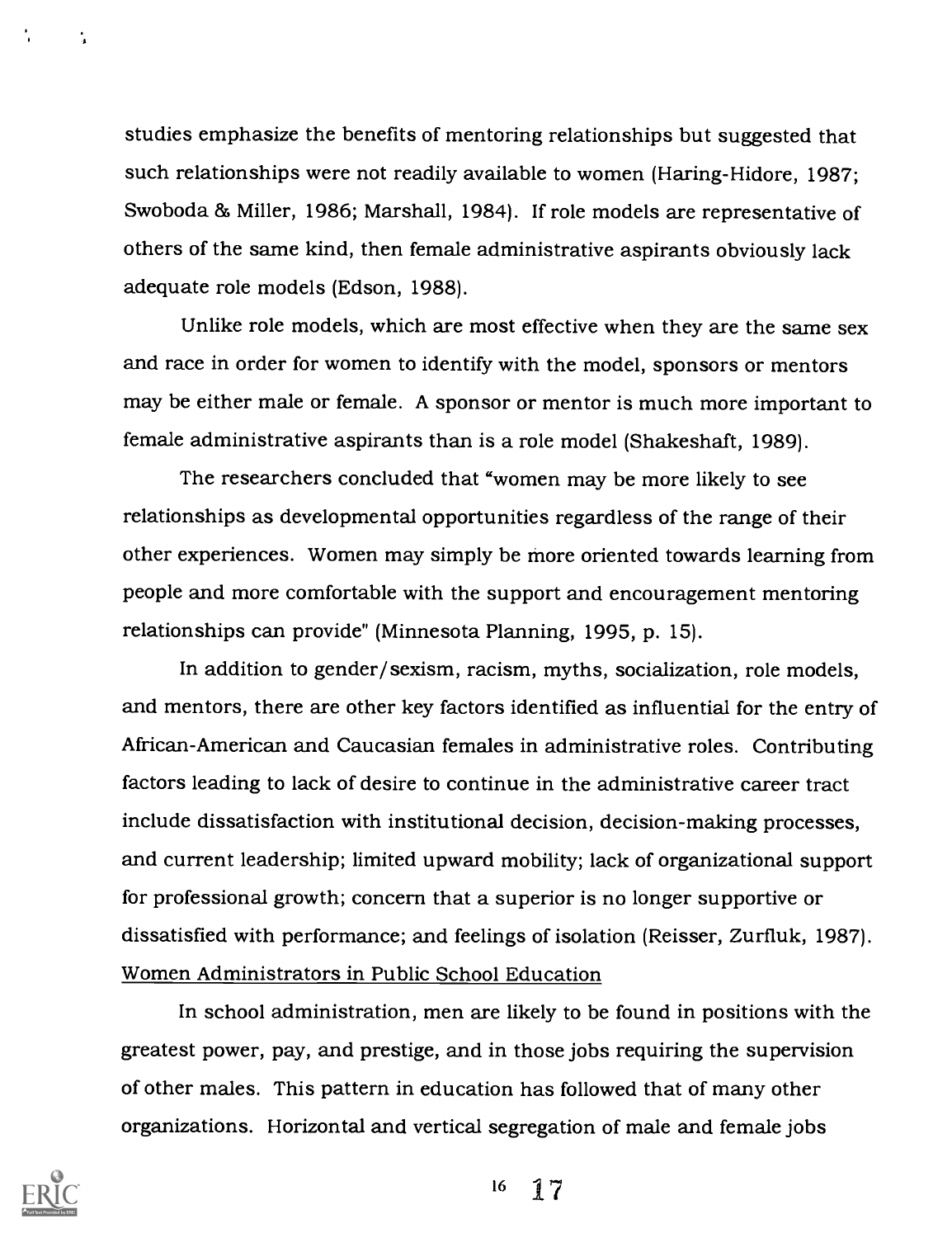systematically limited opportunities for women, with the result that women formed the bulk of the work force and men served as bosses (Amodeo & Emslie, 1985).

Edson (1981) questioned this sexual stereotype in her research about women and administration. She continued to meet numbers of women at state and national conferences who wanted to know how to get ahead in the field of administration. Jacoben and Conway (1990) contend:"the desire for upward mobility is simply the first step necessary for entry into educational administration" (p. 169). Although the number of women enrolled in graduate programs in educational administration has steadily increased (Coursen et al., 1989), they are still underrepresented in administrative positions in the field of education (Heller, Woodworth, Jacobson, 85 Conway, 1991). For example, The Executive Educator National Survey showed that only 18.3% of the administrators surveyed were women, accounting for 3% of the responding superintendents, 10% of high school principals, 19% of middle and junior high school principals and 41% of elementary principals (Heller, 1991). Heller et al., (1991) stated that the percentage of women had increased since their 1989 survey (from 17% to 18.3%), but this number did not approximate, by far, the proportion of women who are enrolled in administrator preparation programs. They also explained that data from three years indicated that while the percentage of female administrators had increased, the percentage of African-American administrators (relative to the total number of school administrators) had remained consistently low at 6%, 4%, and 6% for the years of 1988, 1989, and 1990, respectively. Since African-American females represent a subset of this



÷

 $\mathbf{1}^7$  18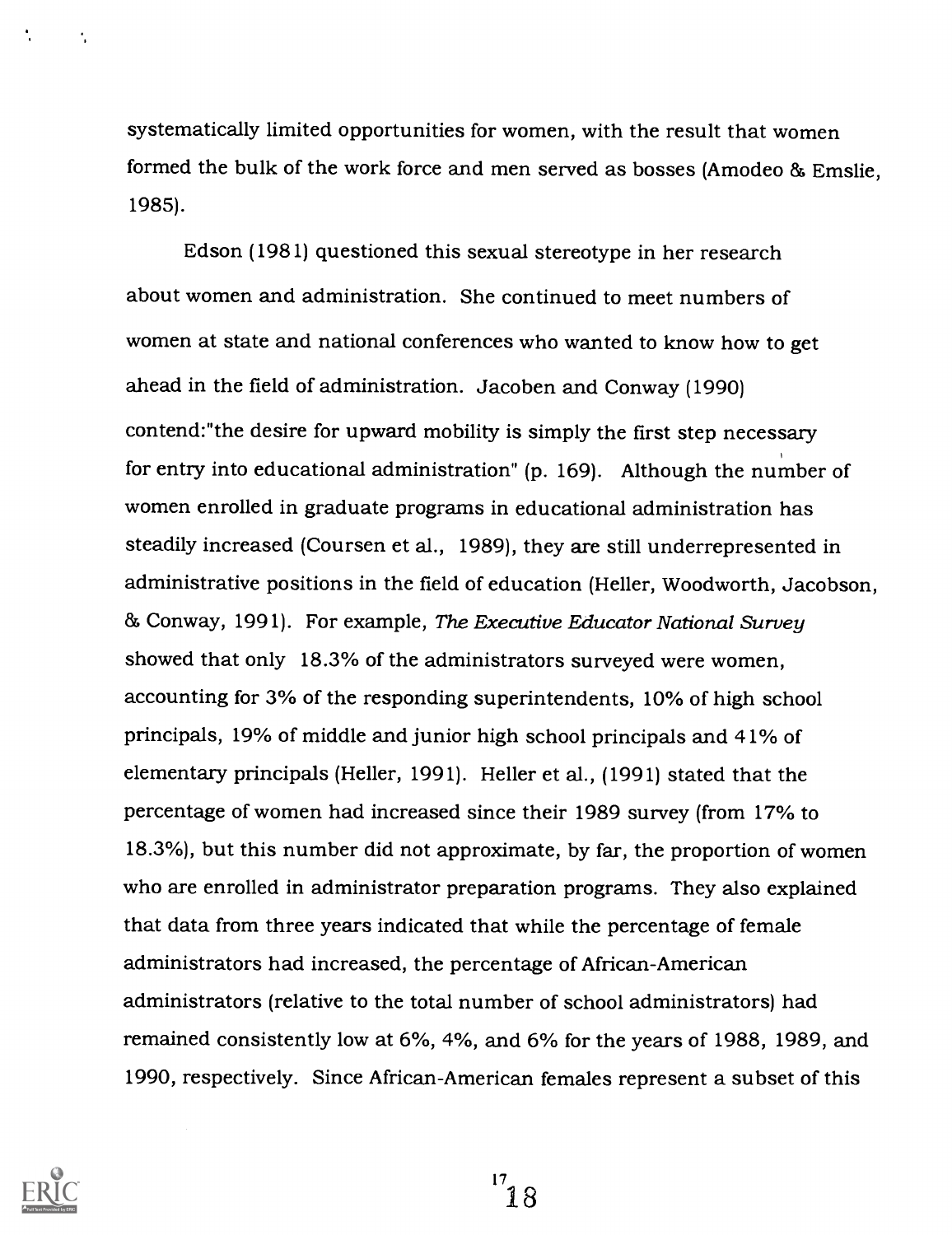group of administrators, we know that their figures are even lower (Heller et al., 1989; Heller et al., 1991).

### Theoretical Framework

The "glass ceiling" concept continues to be an important topic in both the global business world and in research on women in administrative roles. It describes the invisible barrier women administrators hit when attempting to progress up through corporate ranks. Prejudice toward women, exclusion from important professional networks, lack of sponsorship and inability of women to be placed in positions that have a direct impact on an organization's mission all contribute to the glass ceiling.

Some experts in the area of workforce diversity believe that corporations (business and industry) set the "tone" that other organizations will follow to move beyond paying attention to race and gender (Denton, 1990, Alexander, 1990; Hughes, 1988). There is a need for studies to document significant race, gender effects in job involvement, job satisfaction, mentor assistance, and employment advancement. Missing in the existing studies is a clear understanding of how race and gender interact, where much could be learned about the dynamics operating between these elements, especially within a given gender group. Rarely are study participants asked directly about the influence of race and gender on their career perceptions. Nor have attempts been made to understand the influence of race on the glass ceiling phenomenon experienced by women administrators.



 $\ddot{\phantom{a}}$ 

မှ ဂျ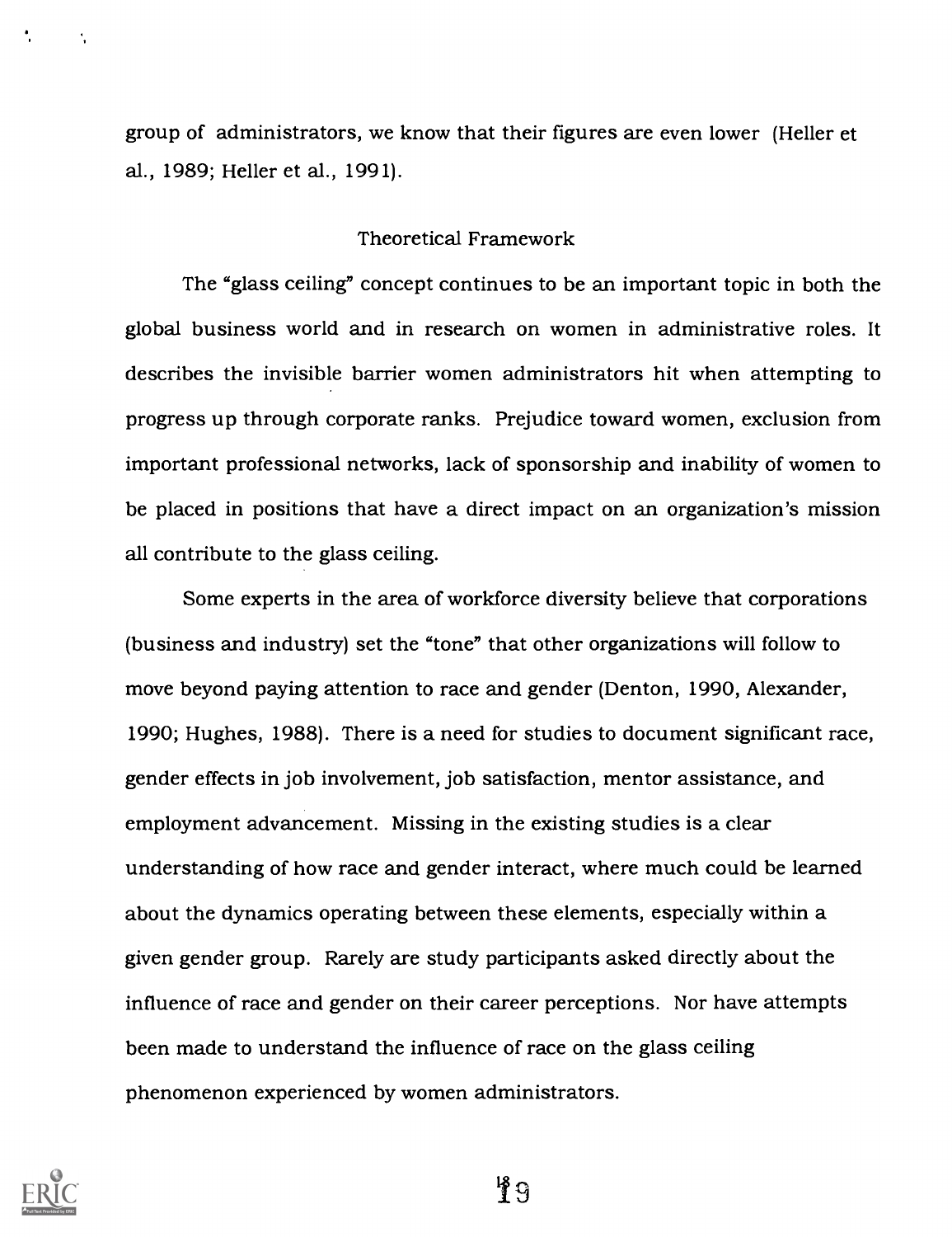Studies conducted by Coursen, Mazzarella, Jefferess, and Hadderman (1989) revealed that people falsely assume women (African-American and Caucasian) are represented in positions of leadership in roughly the same numbers as the percentages of women in the general population. The research that has been reported regarding female administrators highlighted the underrepresentation of African-American women in the field of educational administration (Shakeshaft, 1991). As Richards (1988) stated, "Nowhere is the disparity between ideal and practice more damaging to the meritocratic charter of educational institutions than in the underrepresentation of women and minorities in administrative positions" (p. 160).

Caucasian women may hit a glass ceiling in their careers, but African-American women experience a somewhat different scenario. They confront a concrete wall where the normal barriers of sexism encountered by Caucasian women are encrusted by racism. From the early years of schooling through graduate training, women and minorities face institutional, social, and psychological factors that impede access and advancement.

Some experts in the area of workforce diversity believe that corporations (business and industry) set the "tone" that other organizations will follow to move beyond paying attention to race and gender (Denton, 1990; Alexander, 1990 and Hughes, 1988). There is a need for studies to document significant race, gender effects in job involvement, job satisfaction, mentor assistance, and employment advancement. Missing in the existing studies is a clear understanding of how race and gender interact, where much could be learned about the dynamics operating between these elements, especially within a given gender group. Rarely are study participants asked directly about the influence of race and gender on their career perceptions. Nor have attempts



 $\frac{19}{2}$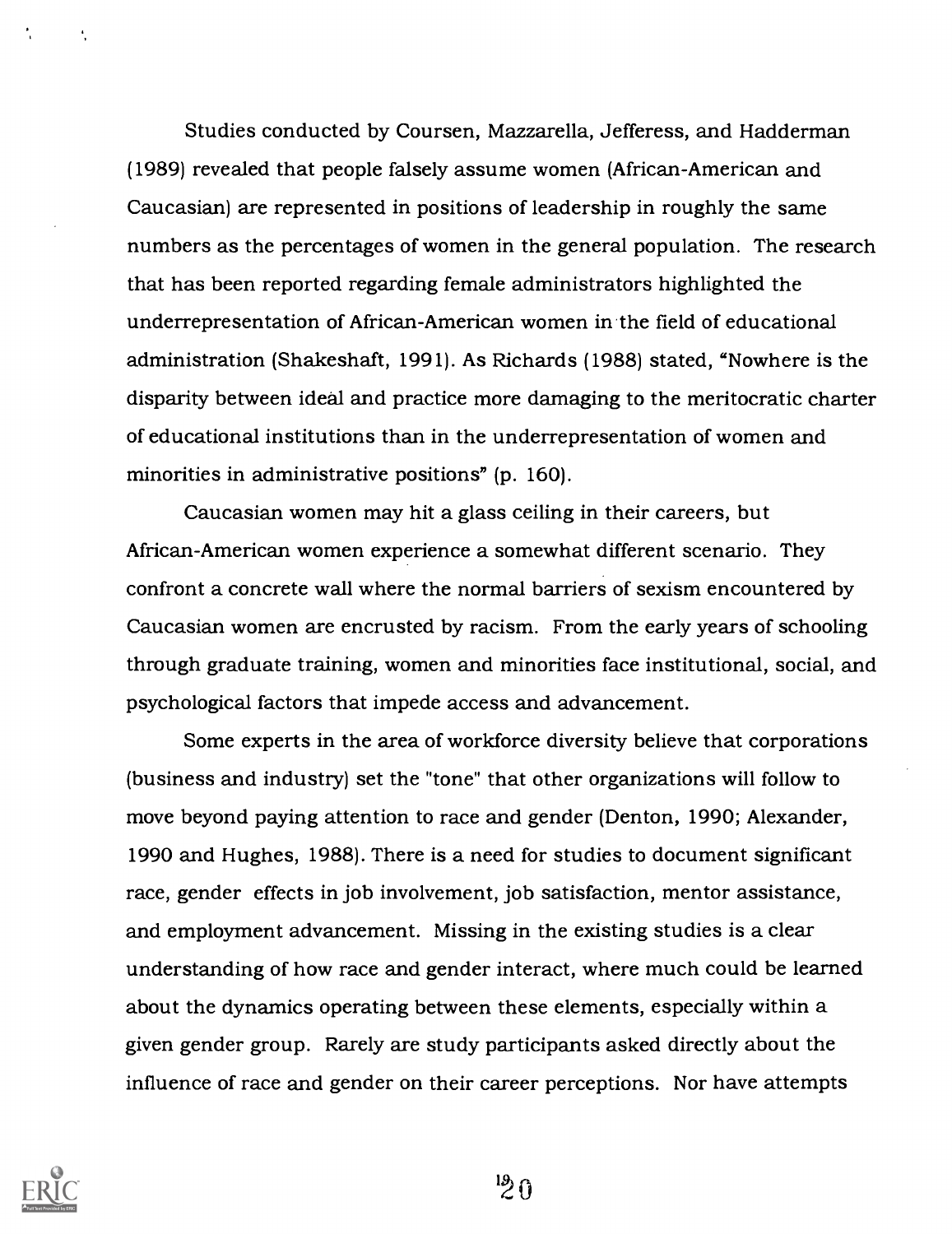been made to understand the influence of race on the glass ceiling phenomenon experienced by women administrators.

### Methods

Approximately 4,090 practicing female administrators were identified by ninety-three (93) organizations in two (2) racial categories, African-American N=65, Caucasian N=4,010, and job categories of Board of Directors, Executive, Upper Management, Middle Management and Supervisor. Although organizations reported other identified groups, this study was interested in African-American and Caucasian females. Omitted from the sample were other ethnic groups of female administrators. A sample size of ninety-three (93) organizations resulted, of which twenty-four (24) organizations had female administrators in both categories of interest. These twenty four (24) organizations became the final sample where respondents were from education, manufacturing, service, health, banking/financial, government and other (any other category not listed) with identifiable markers of non-profit, public or for profit status. A selected sample of forty-nine (49) female administrators participated in the study. Thirty-nine (39) Caucasian and ten (10) African American female administrators. In gathering data, the respondents completed two instruments. A Workforce survey used by the governor's taskforce on women employment in the state of Minnesota (1994) and the Administrator's Barrier-Strategy Inventory developed by Janet Beason (1992).



 $\overline{\mathcal{L}}$ 

 $2^{2}1$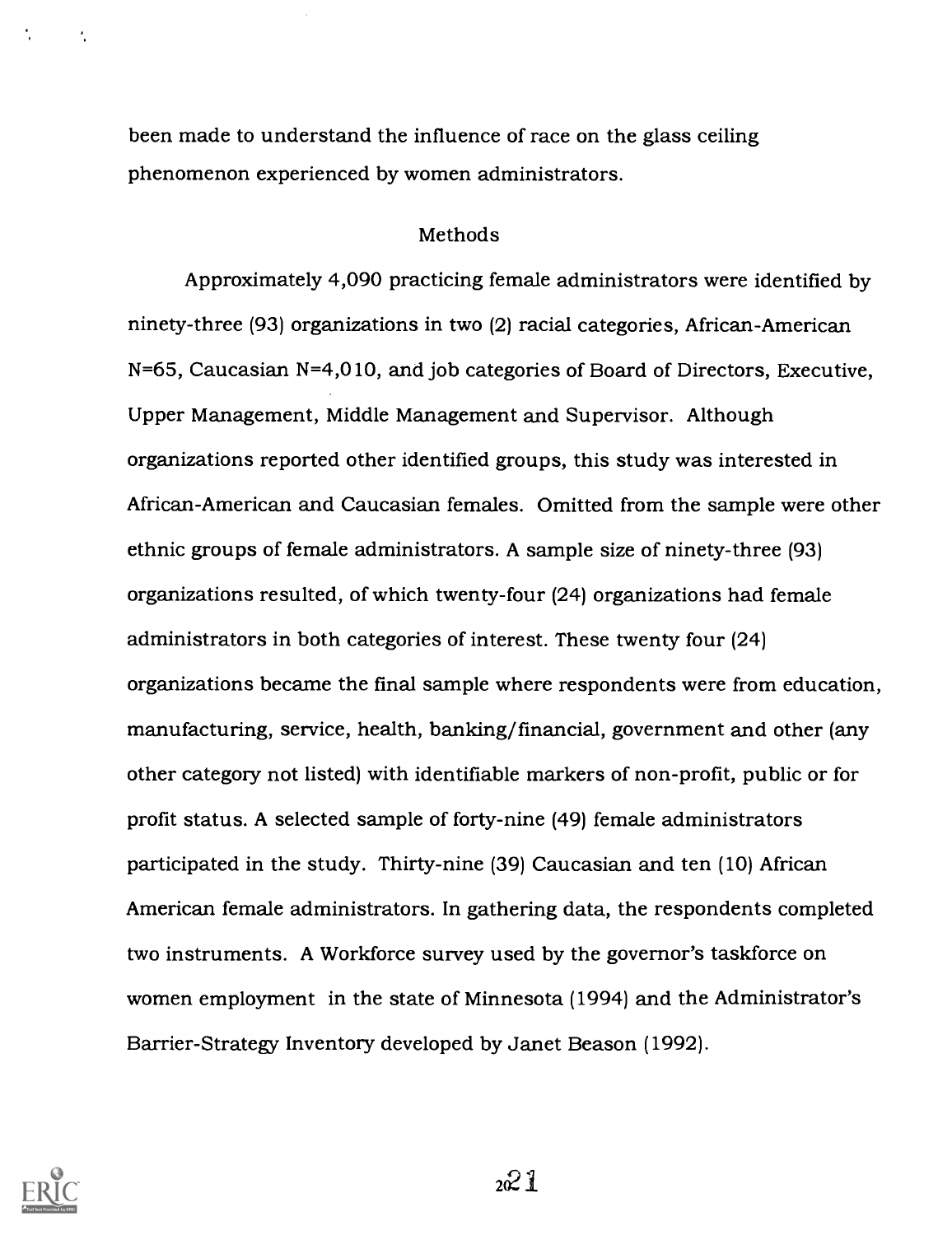### Analysis

The data were sorted first to determine the frequencies of variables on the Workforce survey (organizations which identified females in management positions). This survey was administered to all participating organizations and responses were made to the survey by Human Resources/Personnel Directors and the female administrator participants for comparative purposes. T-tests were conducted for each barrier scale for comparisons of differences between female groups. An analysis of variance was used to determine whether there were interactions of variables among barrier sub-scales (Organizational, Group and Individual) affecting practicing African-American and Caucasian female administrators. Finally correlations between specific variables from the Barrier survey and the barrier scales were conducted to determine their levels of significance.

Table 1

Percentage of Female Employees in Management Categories as Reported by Human Resources/Personnel Director Respondents Based on Average Number of Employees at Local Branch/Site (N=790)

| Variable                               | N     | Percentage |
|----------------------------------------|-------|------------|
| <b>Caucasian Female Administrators</b> | 4,010 |            |
| <b>Board of Directors</b>              | 224   | 3.20%      |
| Executive                              | 98    | $.92\%$    |
| <b>Upper Management</b>                | 332   | 3.37%      |

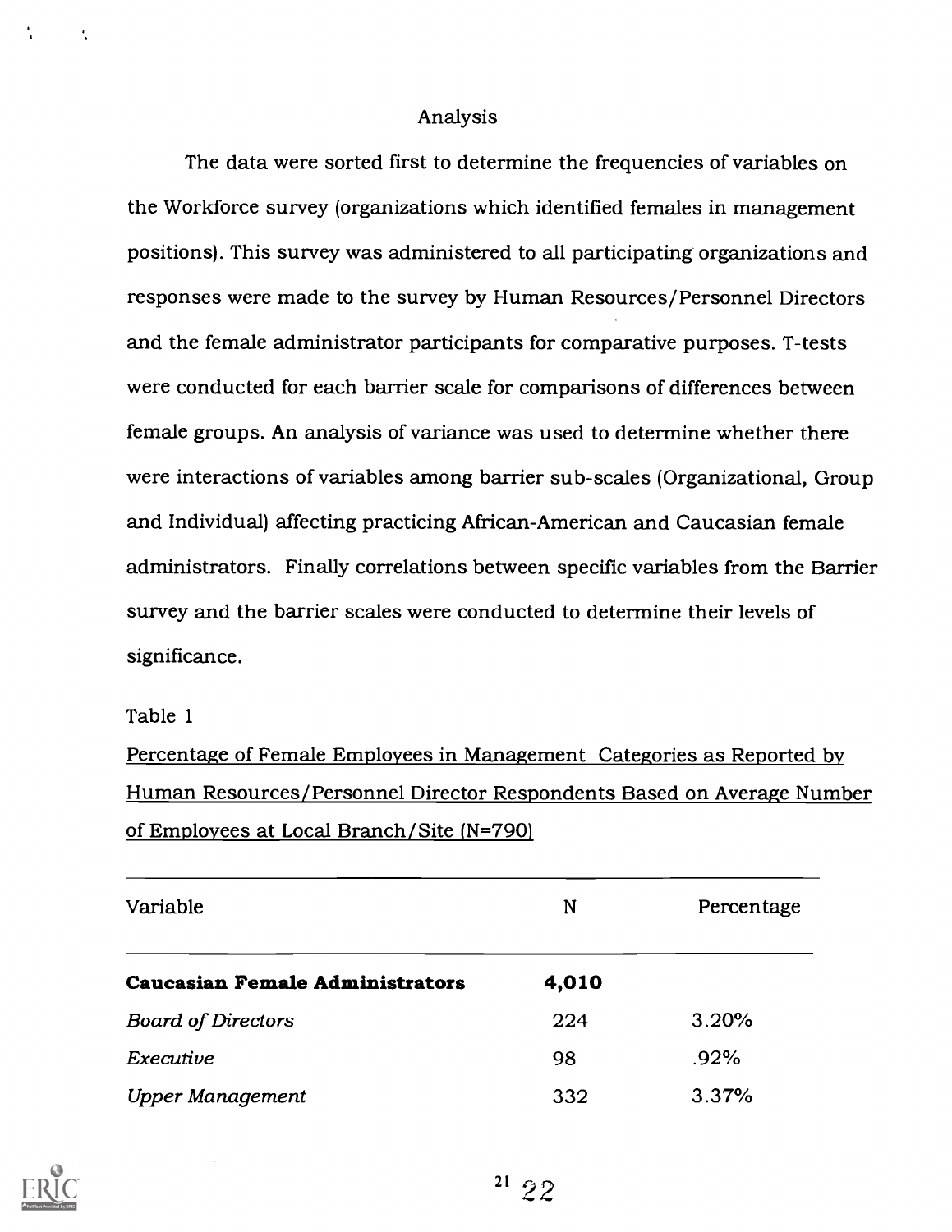| (table continues) |                      |
|-------------------|----------------------|
| 1,034             | 4.31%                |
| 2,322             | 5.58%                |
| 65                | $\sim$ $\sim$ $\sim$ |
| 11                | .12%                 |
| $\mathbf 0$       | $.00\%$              |
| 9                 | .17%                 |
| 14                | .04%                 |
| 31                | .22%                 |
| 4,075             |                      |
|                   |                      |

Percentages are calculated based on the formula divisor of the size of the local/site branch within a given organization (N=790)

Table 1 displays the percentage of female administrators by female groups as reported by Human Resources/Personnel Directors. It should be noted that the formula divisor is the average number of employees for a site/branch in a given organization. The highest percentage for Caucasian female administrators is 5.5% and .22% for African-American females at the supervisor level. There were no African-American female administrators at the executive level, however the lowest registered percentage is .04% at the middle management level. The lowest percentage for Caucasian female administrators was at the executive level with a rating of .92%.

Table 2 identifies the percentage of female administrators by categories as reported by female administrator respondents. The data more specifically demonstrates that the average numbers of employees found in organizations in



÷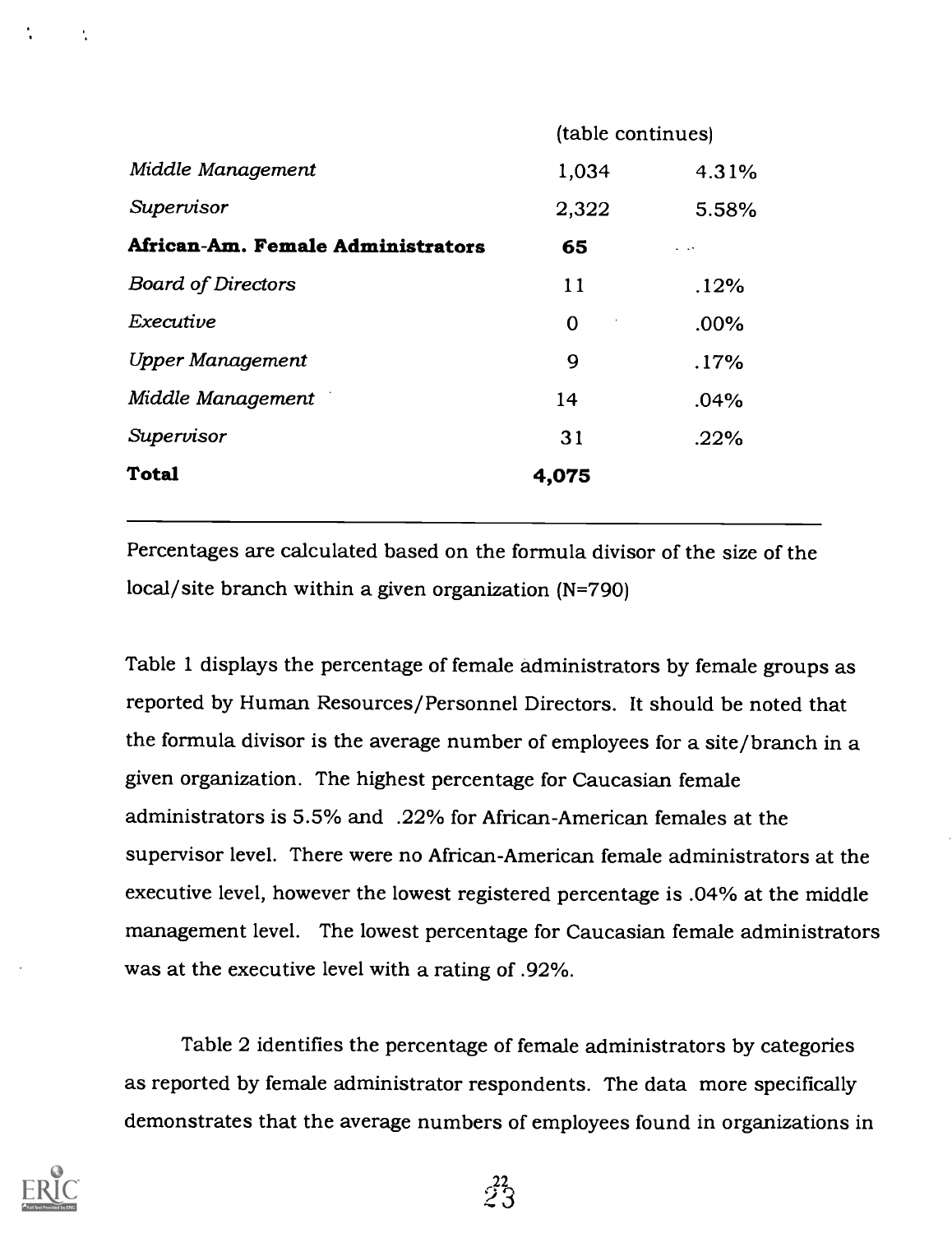Minnesota and the average numbers of employees employed at a specific site/branch in a given organization had some correlation to the numbers of female administrators across the African-American and Caucasian female administrator participants. The highest percentage for Caucasian and African-American females in middle management was 7% and 3% respectively.

Table 2

÷,

Percentage of Female Administrators as Reported by Female Administrator Respondents Caucasian Female Administrators Percentage Board of Directors 45 2.41%  $\textbf{Execute}$  and  $\textbf{46}$  and  $\textbf{2.17\%}$ Upper Management 46 3.52% Middle Management 46 7.52% Supervisor 46 6.81% African-American Female Administrators Board of Directors 46 5.25% Executive 46 .00% Upper Management 46 .14% Middle Management 46 3.31% Supervisor 46 .39%

The lowest percentage for Caucasian females (2%) was at the executive level of management, whereas the lowest percentage for African-Americans females (.00%) was found in the upper management level. These statistics also showed

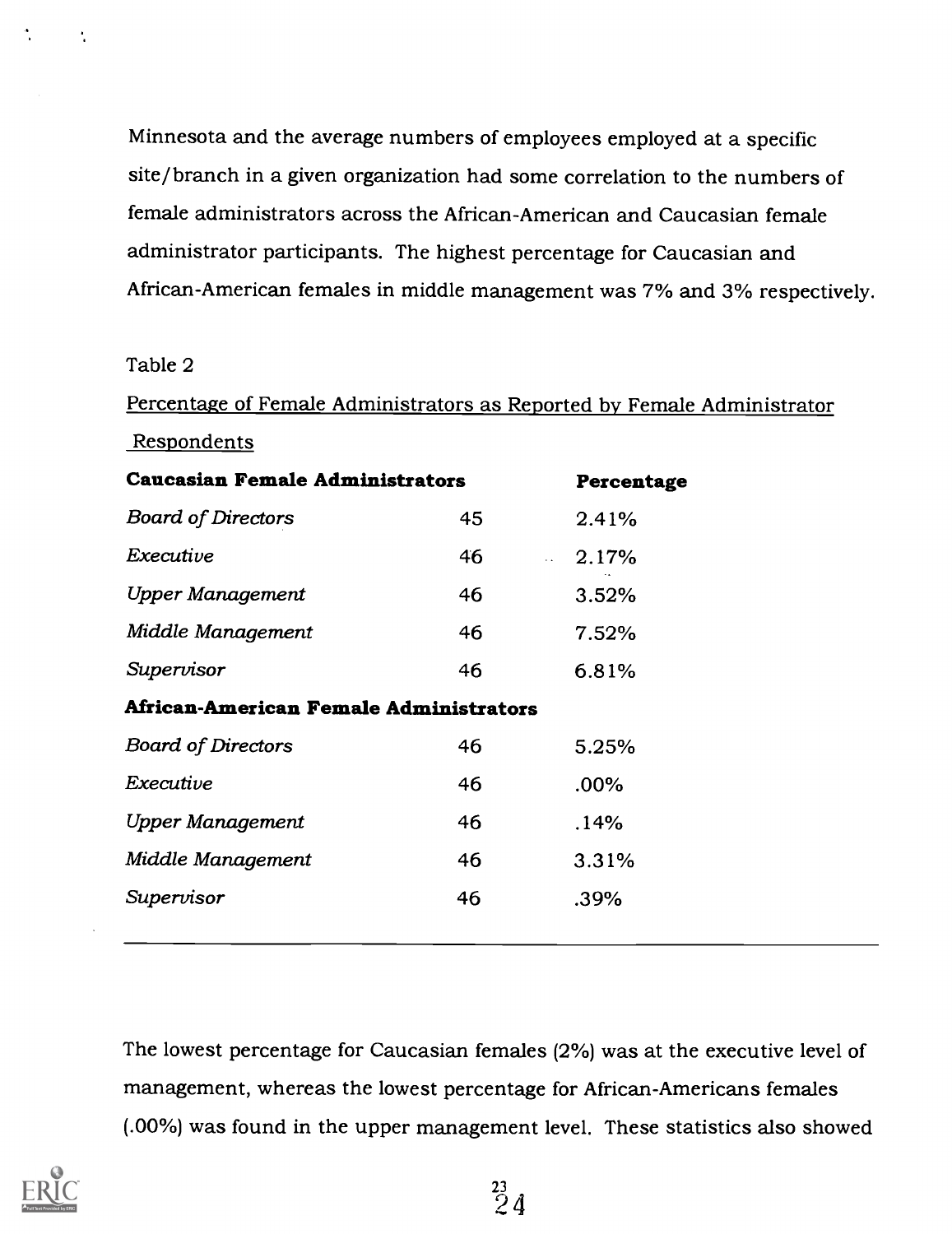that African-American females included a higher percentage at the board of directors level (5%) in comparison to Caucasian females with a 2% ratio.

In Table 3, a percentage of agreement was calculated using the number of female administrator respondents that agreed with the Human Resources/Personnel Directors on a given item divided by the total number of responses to that item. This calculation determined the percentage of agreement in the item responses to the Workforce survey by Human Resources/Personnel Directors and female administrator participants. These figures represents what percentage of the Human Resources/Personnel Directors and the female administrator respondents gave the same response to the following items "no formal discussions on the 'glass ceiling" at 83%, "no guidelines for promotion" at 80.5% and "the organization does conduct exit interviews" at 80%. The lowest percentage of agreement was with the item " seldom or occasionally train non-management" at 38%.

### Table 3

÷

Percentage of Agreement in the Item Responses to the Workforce Survey by Human Resources/Personnel Directors and Female Administrator Respondents

| Item(s)                                | % of Agreement |
|----------------------------------------|----------------|
| search outside organization            | 57%            |
| search inside organization             | 43%            |
| promote from lower levels              | 55%            |
| train non-management                   | 38%            |
| career planning sessions               | 71%            |
| company/organization paid<br>education | 59%            |

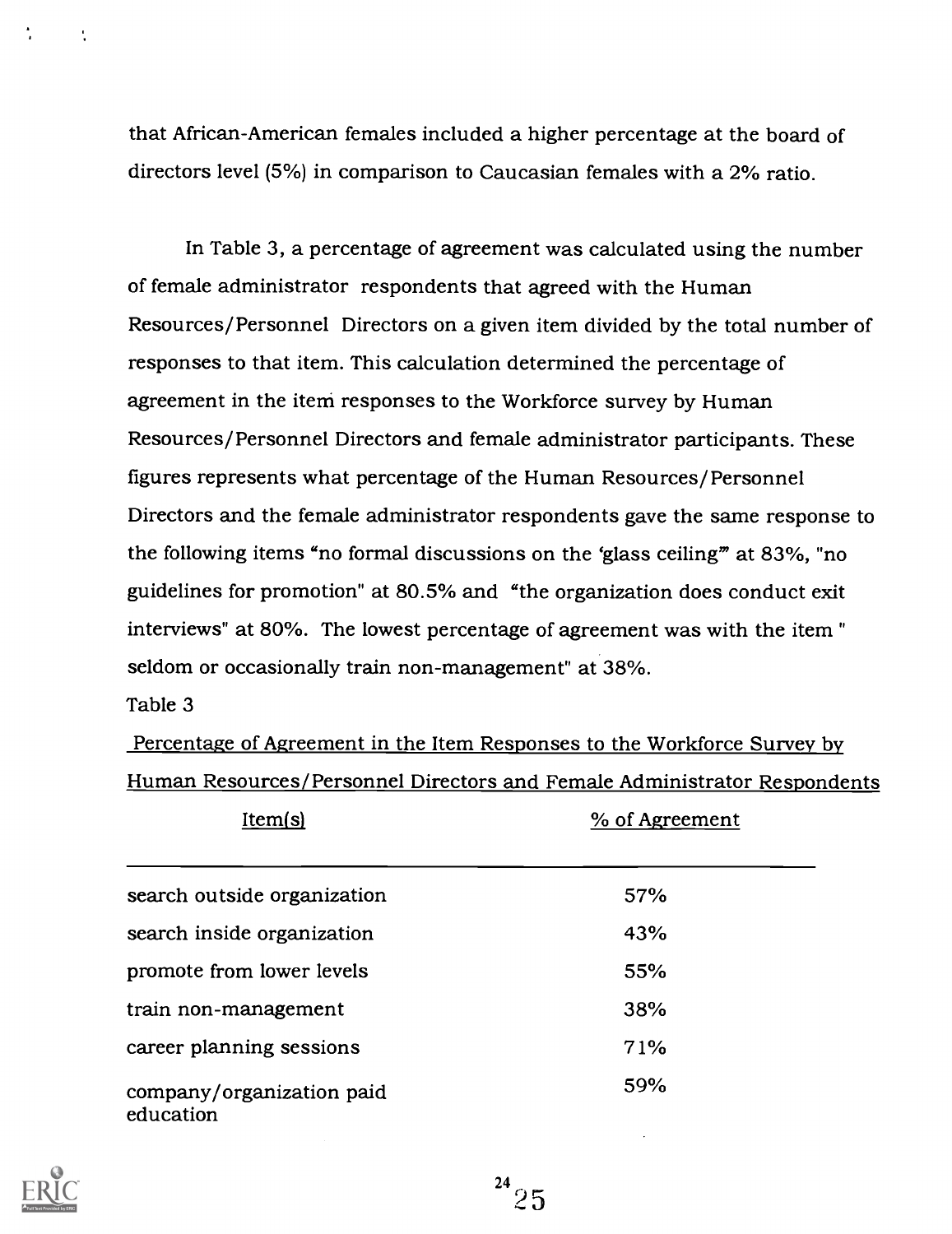| formal mentoring                                   | 79.5%  |
|----------------------------------------------------|--------|
| targeted recruiting of minorities                  | 65%    |
| targeted recuriting of women                       | 75.5%  |
| targeted recruiting of disabled<br>indiv.          | $79\%$ |
| staff development programs                         | 69%    |
| formal discussions on 'glass ceiling'              | 83%    |
| guidelines for promotion                           | 80.5%  |
| accomplishments and contributions<br>recorded      | 47%    |
| promotion denials & salary<br>decisions in writing | 54.5%  |
| organization conduct exit interviews               | 80%    |
| options offered to employees                       | 48.5%  |
|                                                    |        |

The first research question under investigation was to identify perceived barriers (e.g., Individual, Group and Organizational) which affect the career mobility of African-American and caucasian females surveyed. Table 4 which shows that approximately one-third (1/3) of the 34 items are affecting career mobility/advancement of these female administrators. For the yes/no responses, Organizational Barriers (discrimination barrier sub-scale) had the highest proportion at .5080 (51%) and Individual Barriers (home/family barrier sub-scale) had the lowest proportion at .2166 (22%).

Also involved in the analysis of the career mobility/advancement section was a five-part Likert-type scale ranging from "strongly agree" to "strongly disagree," which was used to qualify each administrator's opinions of thirty-

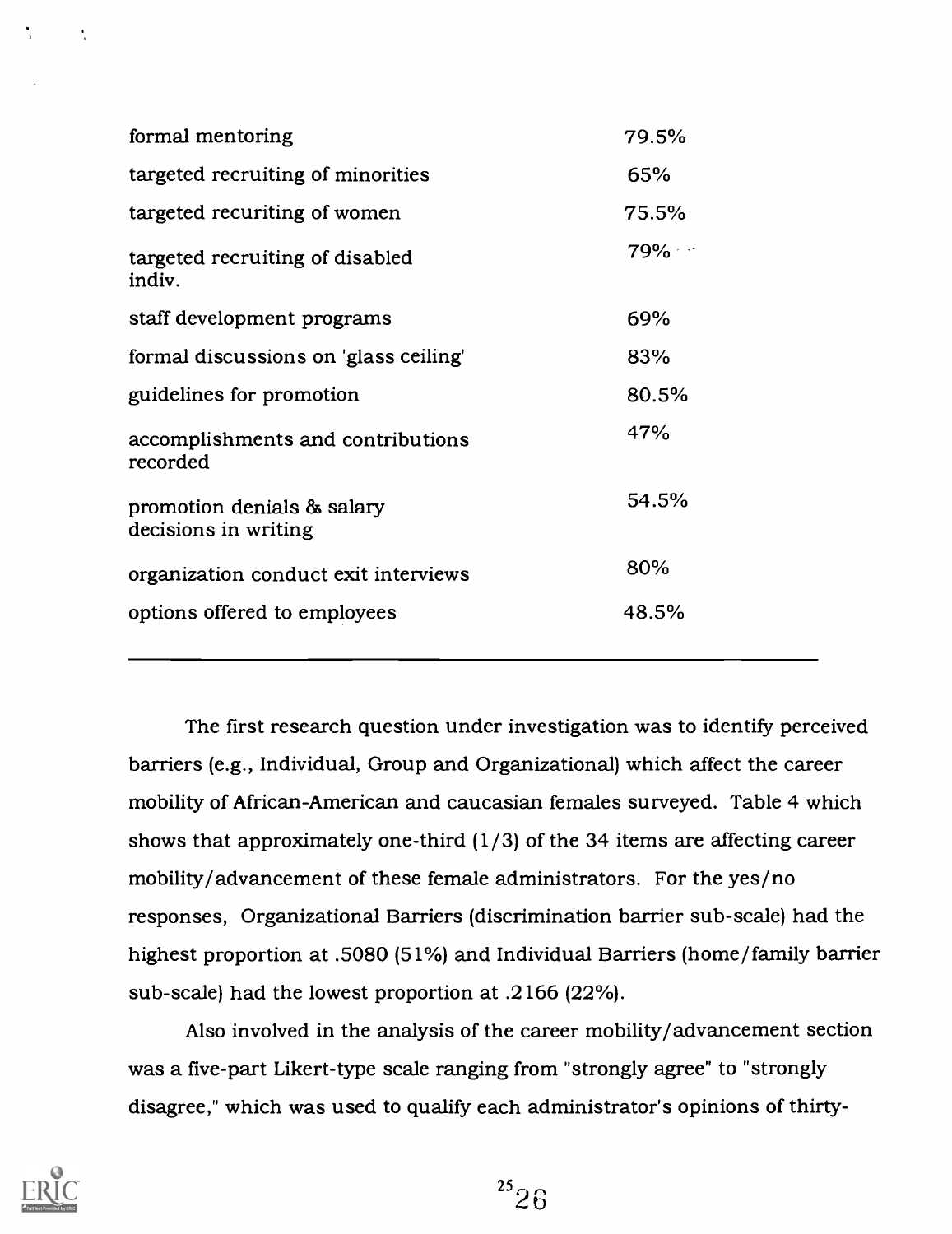four (34) items in this section. Numerical weights were assigned to each response, with the highest weight of five (1) given to the most positive response of "strongly agree." A weight of three (3) was given to an "neutral" response and (5) was assigned to strongly disagree. Individual Barriers (personal barrier sub-scale) resulted in the highest mean Likert value of 2.653 and Organizational Barriers (discrimination sub-scale) had the lowest Likert value overall at 2.226.

Dividing the mean number of items endorsed for each scale by the number of items included in that scale, gave the proportion of items endorsed. Comparisons are drawn between the scales on the proportions of items endorsed. The discrimination factor according to the endoresed responses, affects career mobility of these female administrators more than the other barriers.

The second research question under investigation looks at the differences in the barriers perceived as affecting career mobility among African-Americans and Caucasians. Tables 5 and 6 identify the frequency of responses and comparisons of means among African-American and Caucasian female administrators' perceptions of barriers they encountered in their pursuit of advancement.

Table 4 summarizes the five perceived barriers the were "most frequently" identified by the respondents. Frequencies were performed to determine which the items from the survey of barriers were perceived as impacting career mobility/advancement were endorsed "most frequently" by the total sample and by each female administrator group separately. The five (5) most frequent items identified by the sum total of female administrator participants were: exclusion from the old boys network 76%, negative attitude



 $\mathbf{r}_i$ 

2627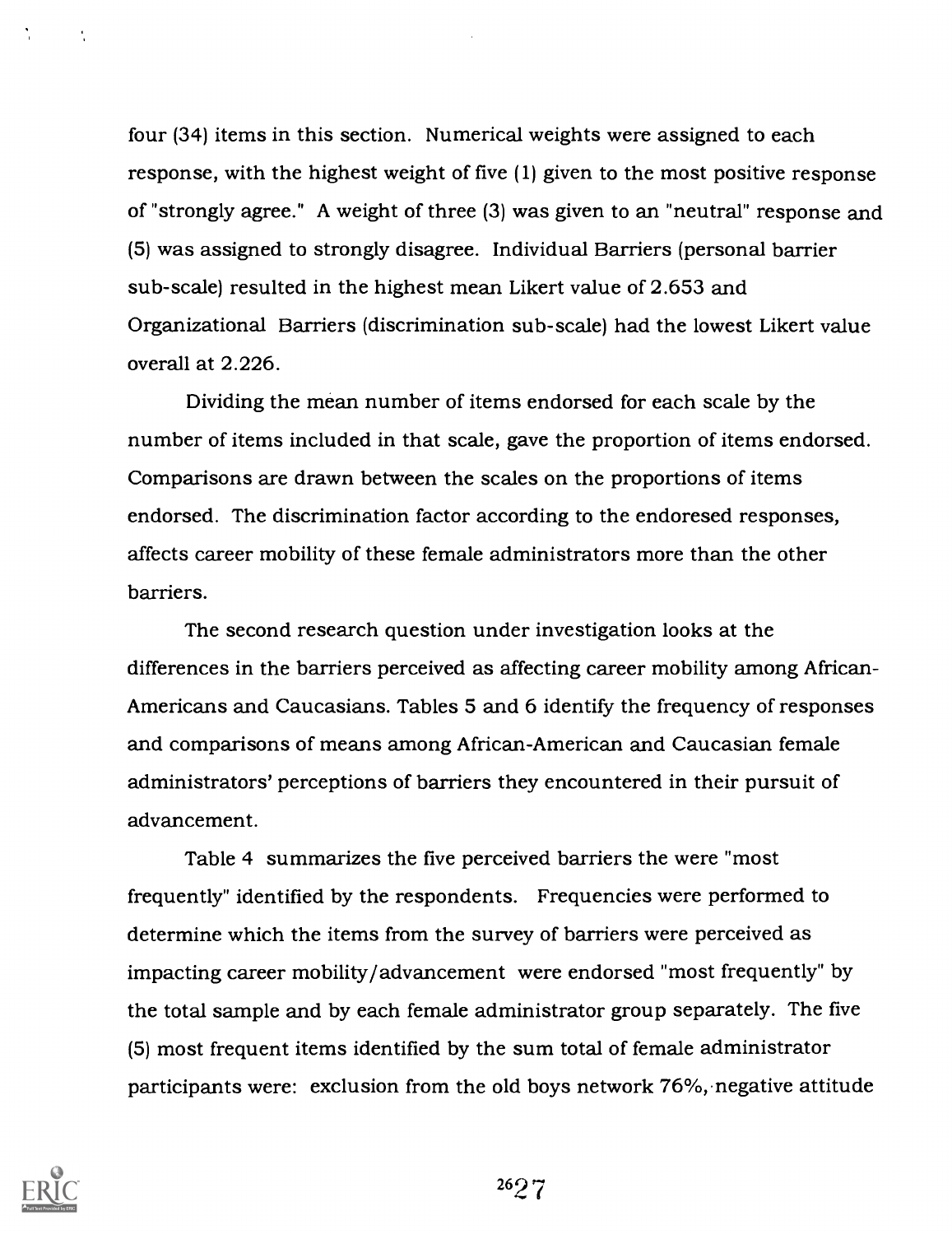toward women (employers) 58%, lack of professional networking 52%, negative attitude toward women in administration 51%, and racial discrimination 51%.

### Table 4

 $\frac{1}{2}$ 

Barrier Categories and Barrier Sub-Scales Responses that Affect Career Mobility Advancement as Identified by Female Administrators

| <b>Barrier</b>        | <b>Barrier</b> |    |                |            |       |
|-----------------------|----------------|----|----------------|------------|-------|
| Categories            | Sub-scales     | N  | $#$ items      | Propor. SD |       |
| Individual            |                |    |                |            |       |
| <b>Barriers</b>       | Personal       | 43 | 8              | .34        | 1.91  |
|                       | Home/Family    | 43 | 6              | .22        | 1.52  |
| Organizational        |                |    |                |            |       |
| <b>Barriers</b>       | Professional   | 43 | 13             | .34        | 2.47  |
|                       | Discrimination | 39 | 5              | .51        | 1.60  |
| <b>Group Barriers</b> | Support        | 40 | $\overline{2}$ | .37        | .84   |
| <b>TOTAL SCALE</b>    |                | 43 | 34             | 1.47       | 21.00 |
|                       |                |    |                |            |       |

### Barrier Scale (Yes/No Responses)

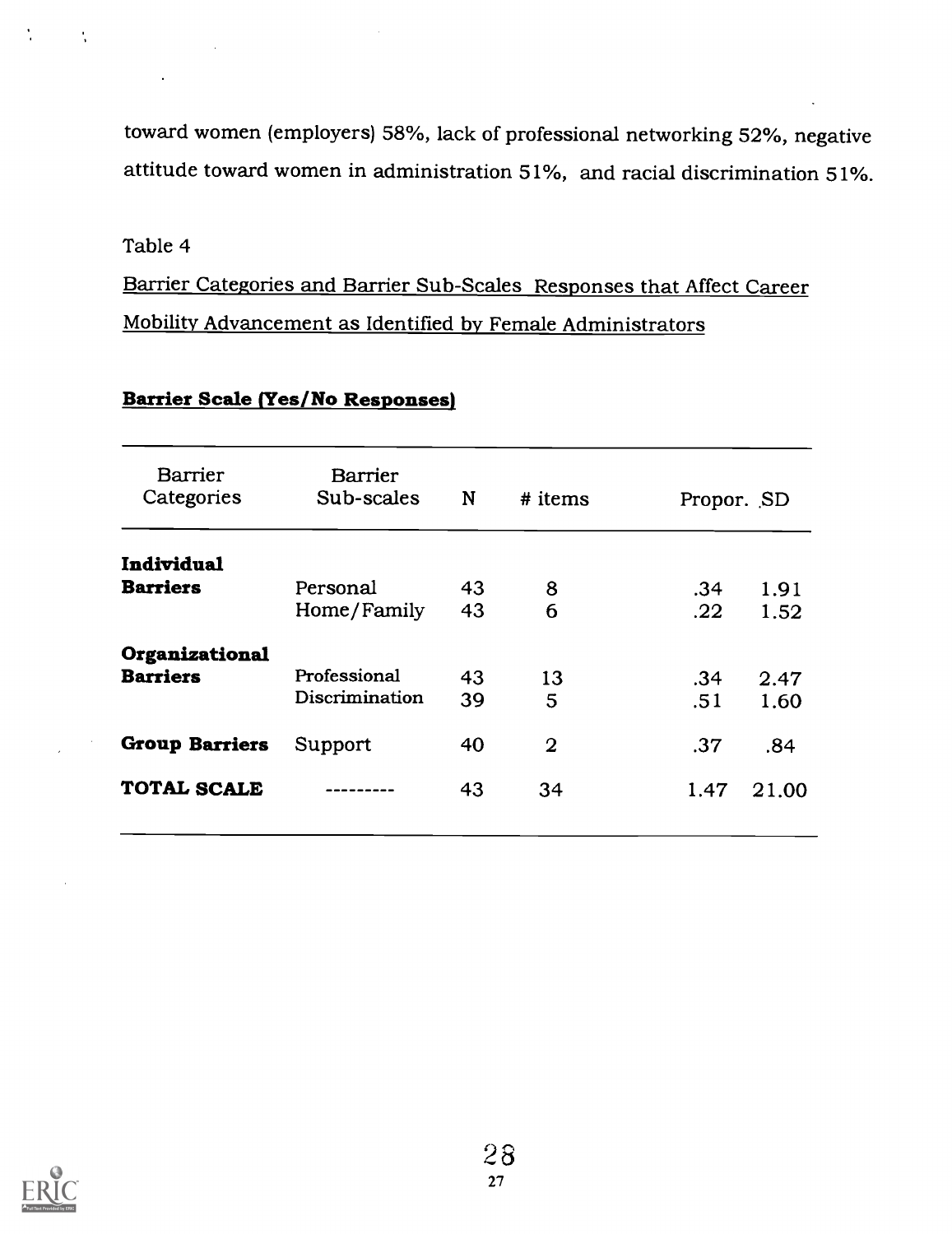(table continues)

| <b>Barrier</b><br>Categories | <b>Barrier</b><br>Sub-scales | N  | # items        | Mean<br>Likert<br>Value | <b>SD</b> |
|------------------------------|------------------------------|----|----------------|-------------------------|-----------|
|                              |                              |    |                |                         |           |
| Individual                   |                              |    |                |                         |           |
| <b>Barriers</b>              | Personal                     | 44 | 8              | 2.65                    | 8.26      |
|                              | Home/Family                  | 43 | 6              | 2.61                    | 6.33      |
| Organizational               |                              |    |                |                         |           |
| <b>Barriers</b>              | Professional                 | 44 | 13             | 2.60                    | 10.92     |
|                              | Discrimination               | 38 | 5              | 2.22                    | 4.87      |
| <b>Group Barriers</b>        | Support                      | 39 | $\overline{a}$ | 2.73                    | 2.17      |
| <b>TOTAL SCALE</b>           |                              | 44 | 34             | 2.50                    | 2.51      |
|                              |                              |    |                |                         |           |

Barrier Scales (Likert scale responses):

The most frequently identified barriers to career mobility/advancement by African-American female administrators were: racial discrimination 88%, no opportunity for upward mobility 75%, exclusion from old boys network 71%, and negative attitude toward women in administration 71%. The following items were identified by 63% of the African-American female respondents; lack of female role models, lack of geographic mobility, no support of women, sex discrimination in hiring and negative attitude toward women by employers. It should be noted that due to the small number of African-American respondents a tie occurred in the number of responses several times. Caucasian female administrators identified barriers to career mobility/advancement as: exclusion from the old boys network 79%, negative attitude toward women by employers 55%, lack ofprofessional networking 52%, negative attitude toward women in administration 48%, lack of assertiveness 47% and job requirements that eliminate eligibility 46%.



 $2^9$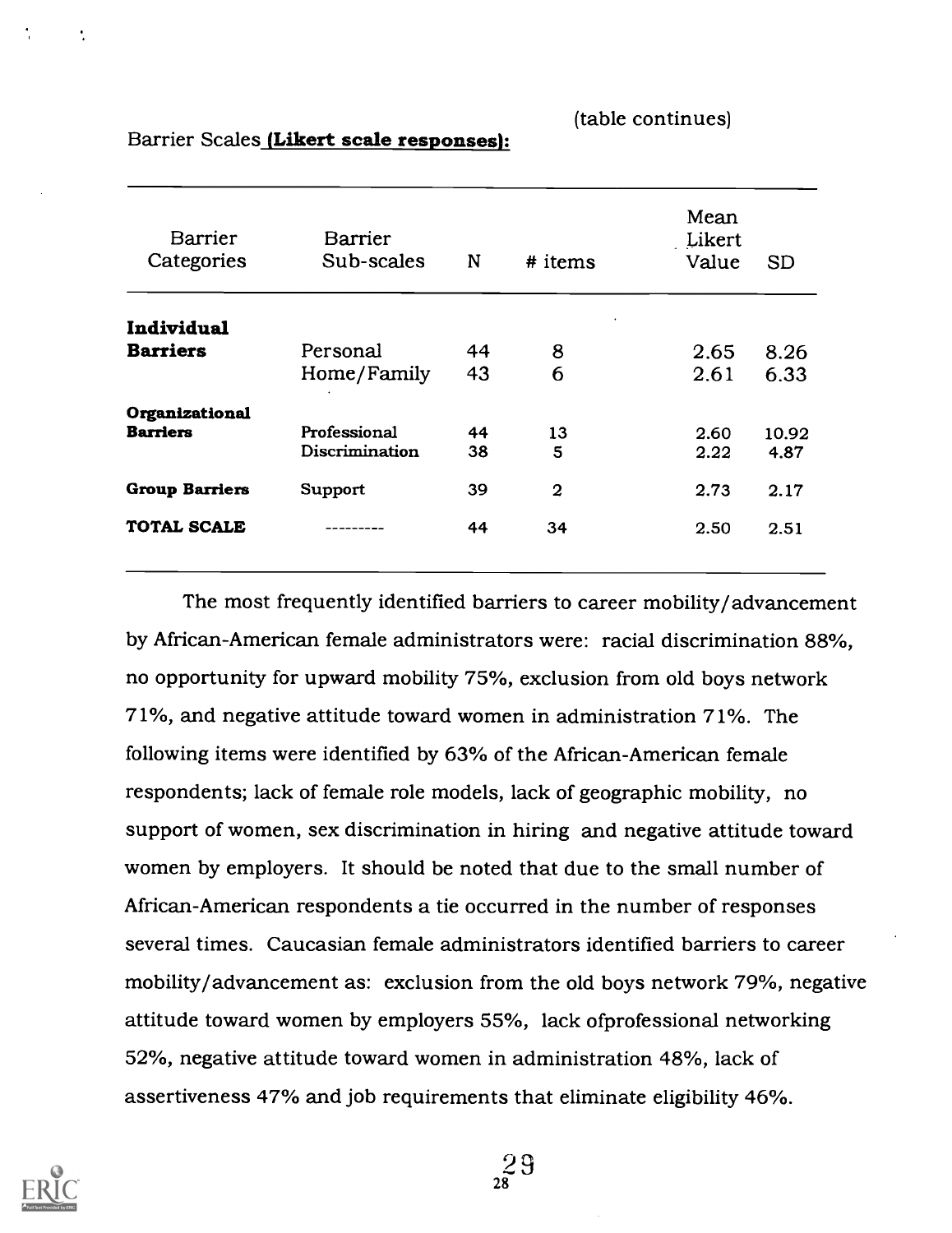The most frequently identified barriers to career mobility/advancement by African-American female administrators were: racial discrimination 88%, no opportunity for upward mobility 75%, exclusion from old boys network 71%, and negative attitude toward women in administration 71%. The following items were identified by 63% of the African-American female respondents; lack of female role models, lack of geographic mobility, no support of women, sex discrimination in hiring and negative attitude toward women by employers. It should be noted that due to the small number of African-American respondents a tie occurred in the number of responses several times. Caucasian female administrators identified barriers to career mobility/advancement as: exclusion from the old boys network 79%, negative attitude toward women by employers 55%, lack ofprofessional networking 52%, negative attitude toward women in administration 48%, lack ofassertiveness 47% and job requirements that eliminate eligibility 46%.

Table 6 displays mean comparisons of the barrier perceptions for two female administrator group. Comparisons of means between African-American and Caucasian female administrators for each sub-scale on the barrier to career mobility/advancement, in the Likert ratings, revealed no significant difference (p < .05). Using the yes/no items to generate sub-scale scores, a significant difference (p = .05) was identified between African-American and Caucasian female administrators in the mean score on the discrimination barrier subscale. In addition, the mean difference on the support barrier subscale approached significance (p = .07).



÷

3 0 29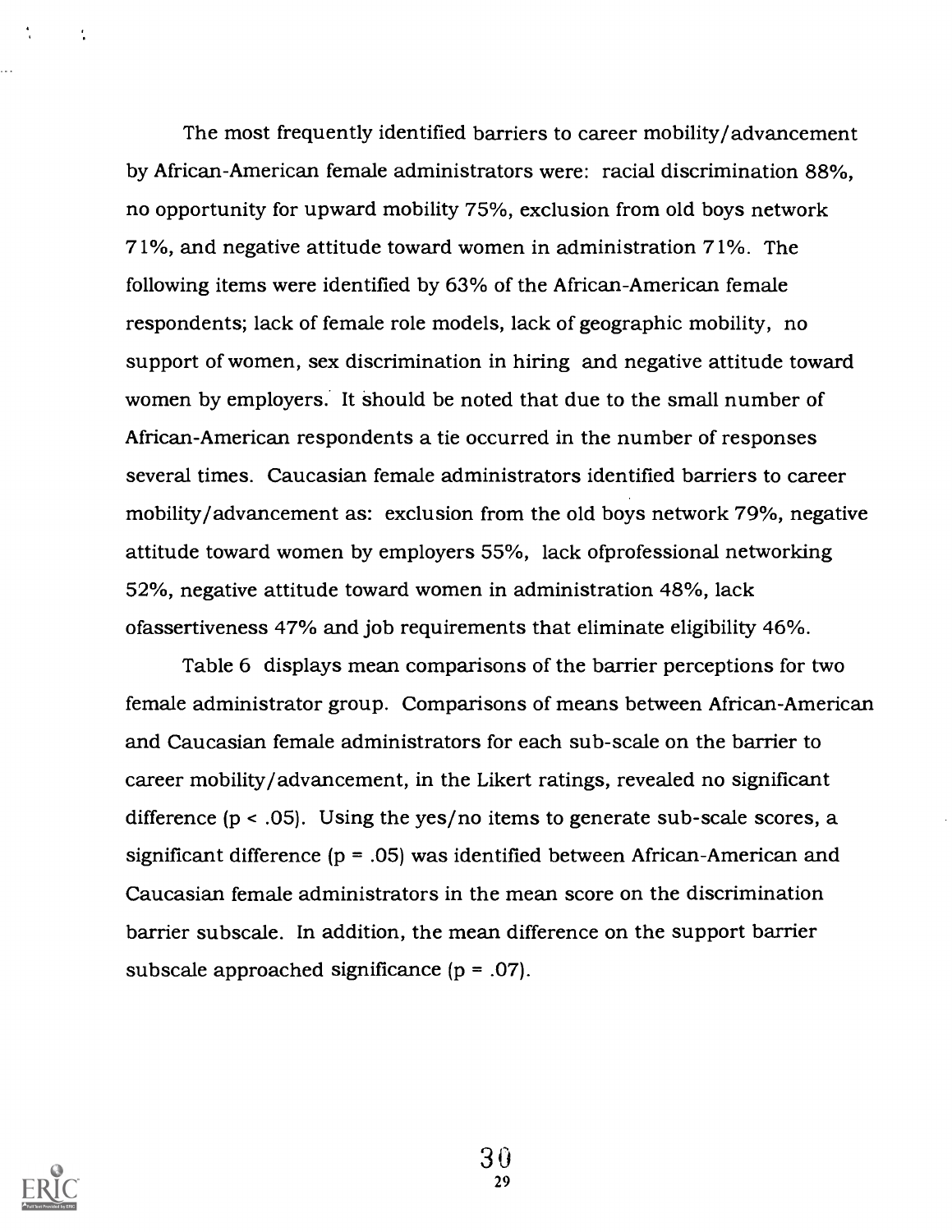### Table 5

 $\frac{1}{2}$ 

 $\sim$   $\sim$ 

Perceived Barriers that Affect Career Mobility/Advancement of African-

## American and Caucasian Female Administrators "Most" Frequently

| Barrier Item(s)                             | N              | Endorsed |
|---------------------------------------------|----------------|----------|
| <b>African-Americans</b>                    |                |          |
| Racial discrimination                       | 8              | 88%      |
| In positions no opp. for upward mobility    | 8              | 75%      |
| Exclusion old boys network                  | $\overline{7}$ | 71%      |
| Neg. attitude toward women (admin.)         | $\overline{7}$ | 71%      |
| Lack of female role models                  | 8              | 63%      |
| Lack of geographic mobility                 | 8              | 63%      |
| lack of Support of women                    | 8              | 63%      |
| Sex discrimination                          | 8              | 63%      |
| Neg. attitude toward women (employees)      | 8              | 63%      |
| <b>Caucasians</b>                           |                |          |
| Exclusion old boys network                  | 29             | 79%      |
| Neg. attitude toward women (employees)      | 29             | 55%      |
| Lack of professional networking             | 31             | 52%      |
| Negative attitude toward women (admin.)     | 27             | 48%      |
| Lack of assertiveness                       | 32             | 47%      |
| Job requirements that eliminate eligibility | 28             | 46%      |
| <b>Complete Sample Response</b>             |                |          |
| Exclusion old boy network                   | 37             | 76%      |
| Negative attitude toward women (employees)  | 38             | 58%      |
| Lack of professional networking             | 42             | 52%      |
| Negative attitude toward women (admin.)     | 35             | 51%      |
| Racial discrimination                       | 37             | 51%      |
|                                             |                |          |



 $\bar{\alpha}$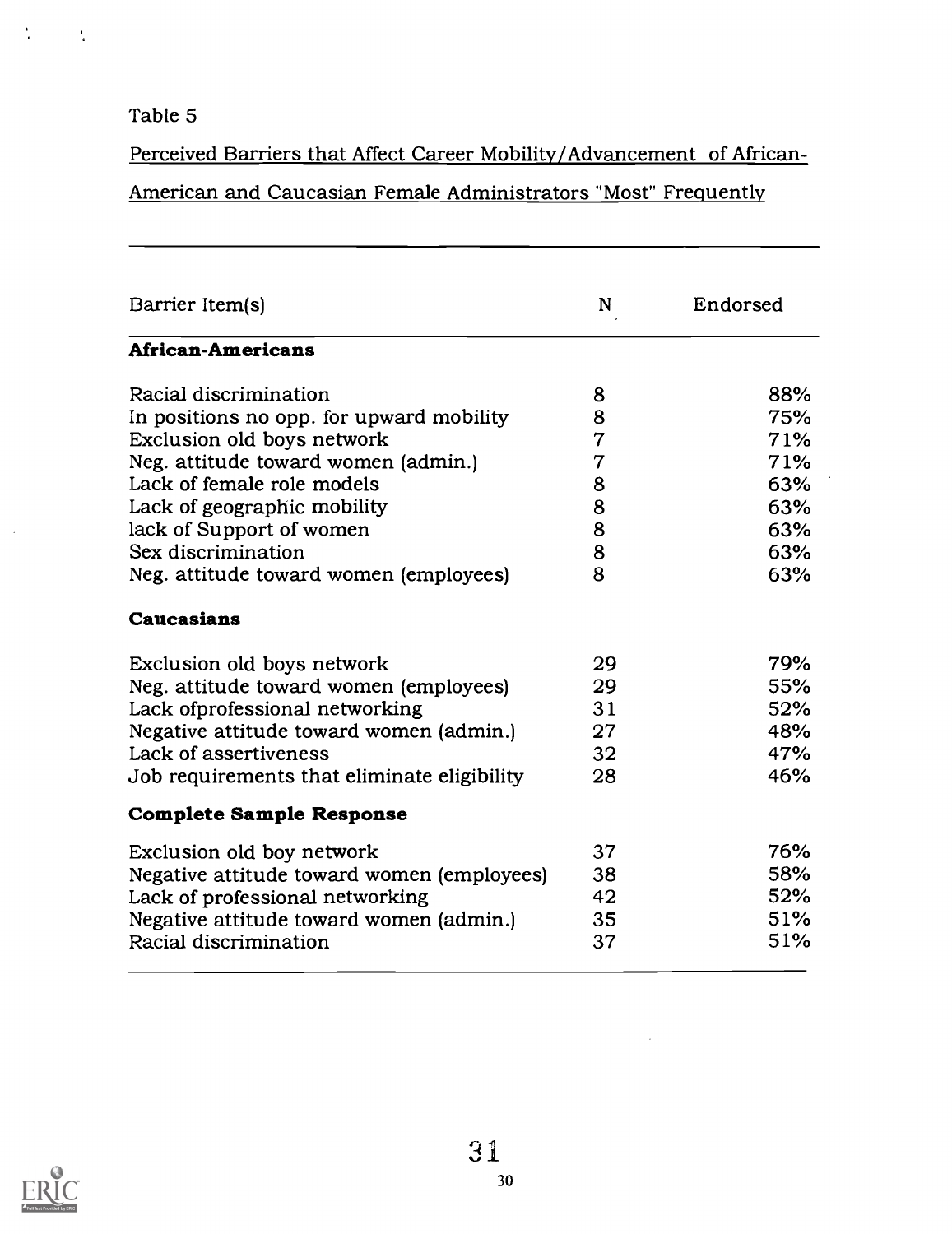### Table 6

 $\frac{1}{2}$ 

 $\frac{1}{4}$ 

T-tests Comparisons of Means Between African-American and Caucasian

Female Administrators for Each Barrier Sub-Scale

|                                |      | <b>Comparison of Means</b> |             |       |              |
|--------------------------------|------|----------------------------|-------------|-------|--------------|
|                                | Mean | <b>SD</b>                  | $\mathbf N$ | t     | $\mathbf{p}$ |
| <b>Likert Scale</b>            |      |                            |             |       |              |
| <b>Personal Barriers</b>       |      |                            |             |       |              |
| African-American               | 23.3 | 7.38                       | 10          | .85   | .40          |
| Caucasian                      | 20.7 | 8.62                       | 33          |       |              |
| <b>Professional Barriers</b>   |      |                            |             |       |              |
| African-American               | 36.5 | 8.61                       | 10          | .81   | .42          |
| Caucasian                      | 33.3 | 11.65                      | 33          |       |              |
| <b>Home / Family Barriers</b>  |      |                            |             |       |              |
| African-American               | 16.3 | 6.665                      | 10          | .24   | .81          |
| Caucasian                      | 15.7 | 6.27                       | 32          |       |              |
| <b>Discrimination Barriers</b> |      |                            |             |       |              |
| African-American               | 6.8  | 2.44                       | 8           | $-85$ | .40          |
| Caucasian                      | 7.7  | 2.73                       | 29          |       |              |
| <b>Support Barriers</b>        |      |                            |             |       |              |
| African-American               | 6.4  | 2.50                       | 8           | 1.36  | .18          |
| Caucasian                      | 5.2  | 2.09                       | 30          |       |              |
| <b>Total Barriers</b>          |      |                            |             |       |              |
| African-American               | 89.0 | 22.83                      | 10          | .43   | .67          |
|                                |      |                            |             |       |              |

 $32/31$ 

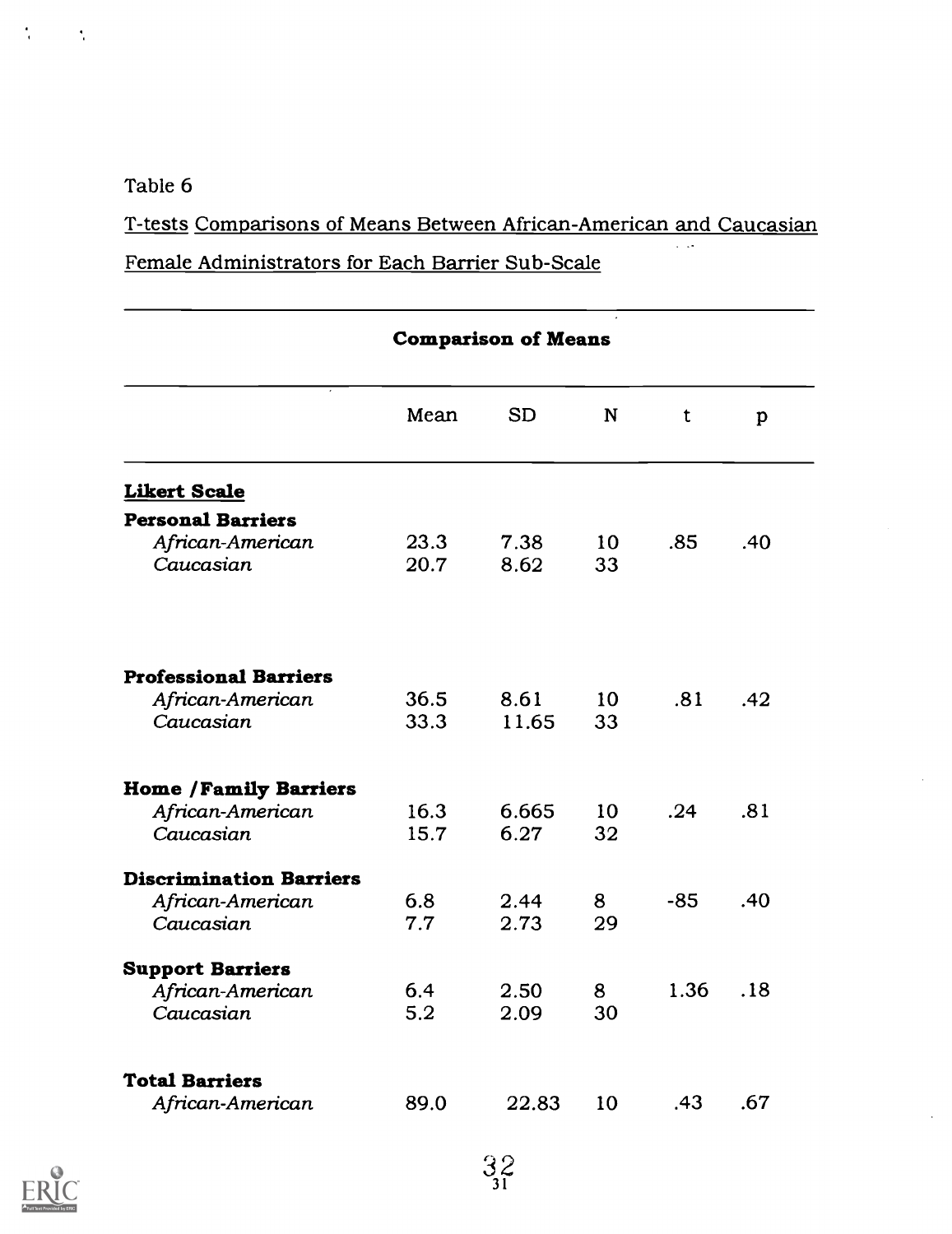$\mathbf{r}_i$ 

|                                |      | <b>Comparison of Means</b> |    |      |     |
|--------------------------------|------|----------------------------|----|------|-----|
|                                | Mean | <b>SD</b>                  | N  | t    | p   |
| Yes/No Responses               |      |                            |    |      |     |
| <b>Personal Barriers</b>       |      |                            |    |      |     |
| African American               | 3.0  | 2.71                       | 10 | .62  | .54 |
| Caucasian                      | 2.6  | 1.65                       | 32 |      |     |
| <b>Professional Barriers</b>   |      |                            |    |      |     |
| African American               | 4.9  | 3.63                       | 10 | .72  | .47 |
| Caucasian                      | 4.2  | 2.03                       | 32 |      |     |
| <b>Home /Family Barriers</b>   |      |                            |    |      |     |
| African American               | 1.5  | 1.96                       | 10 | .50  | .62 |
| Caucasian                      | 1.2  | 1.41                       | 32 |      |     |
| <b>Discrimination Barriers</b> |      |                            |    |      |     |
| African-American               | 1.9  | .83                        | 8  | 1.62 | .11 |
| Caucasian                      | 1.2  | 1.1                        | 30 |      |     |
| <b>Support Barriers</b>        |      |                            |    |      |     |
| African-American               | 1.2  | 0.89                       | 8  | 1.87 | .07 |
| Caucasian                      | .65  | 0.80                       | 31 |      |     |
| <b>Total Barriers</b>          |      |                            |    |      |     |
| African-American               | 12.9 | 9.09                       | 10 | 1.16 | .26 |
| Caucasian                      | 10.5 | 4.42                       | 32 |      |     |

The final research question asks: Are there interactions of variables among Organizational, Group, and Individual Barriers affecting practicing African-American and Caucasian female administrators? Figures 1 and 2 reveals that the differences between groups on each side remains constant for

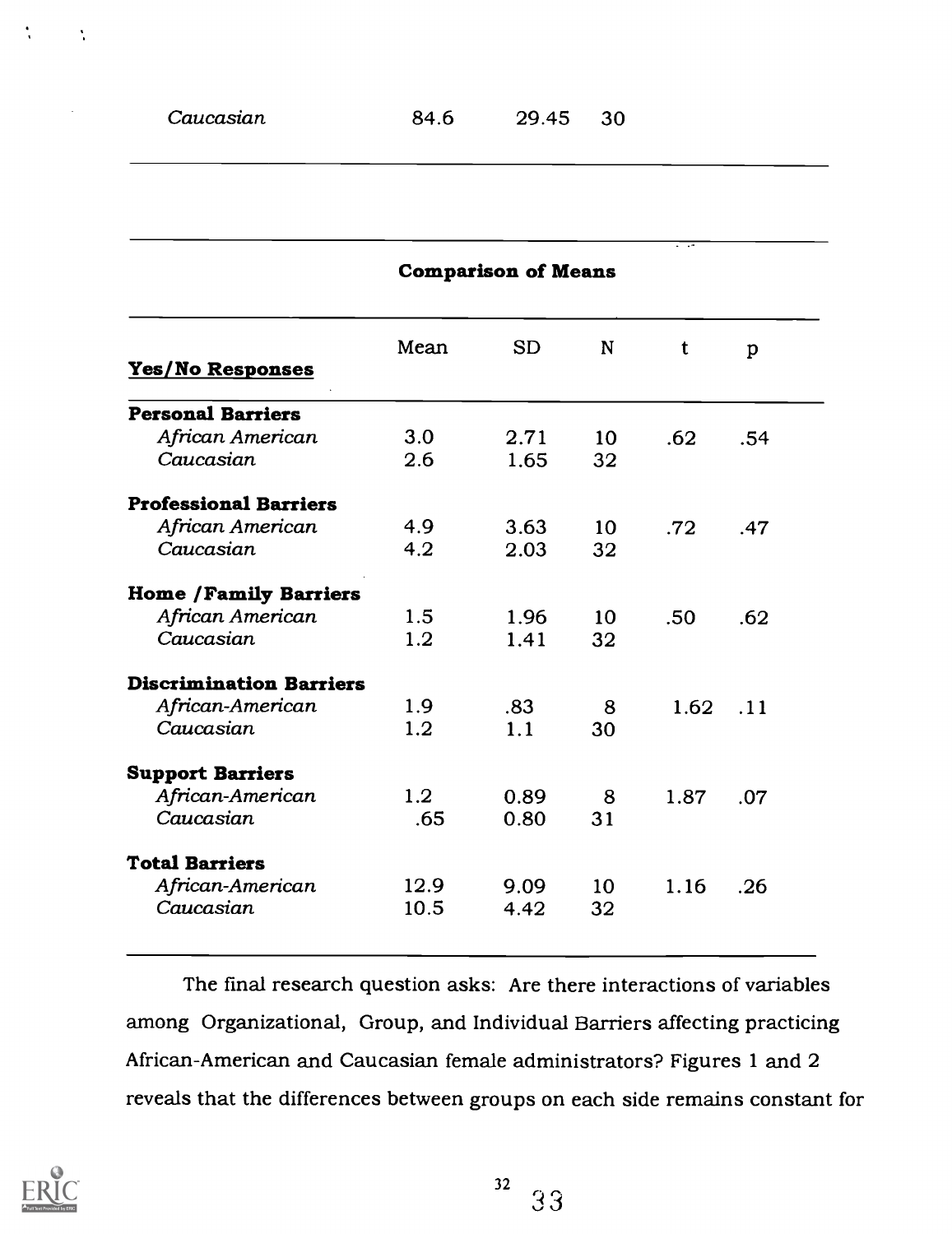the sub-scales personal, professional and home/family. However, in Figure 1, the discrimination sub-scale shows a reversal of mean scores for African-American female administrators. This reversal caused a connection between African-American and Caucasian female administrators in their identification of discrimination as a barrier to career mobility/advancement. While there is an interaction (lines intersecting at a given point) between the two groups across the discrimination sub-scale, it should be noted that the difference is not significant.

Similarly, the yes/no response scale in Figure 2 , showed each scale had a mean difference between African-American and Caucasian female administrators and that this difference remains constant across barrier subscales. Therefore, there is no interaction between African-American and Caucasian female administrators on the barriers sub-scales for yes/no responses.

Table 7 also investigates the final question by analyzing barrier sub-scales for interaction of African-American and Caucasian female administrators self-report on discrimination. There is no significant interaction between ethnicity and self report of discrimination for the scores on the barrier sub-scales ( $p = .05$ ). The lack of interactions indicates that for both African-Americans and Caucasian female administrators, the amount of perceived discrimination experienced had relatively the same impact on career mobility barrier sub-scale.



 $\overline{\mathbf{r}}$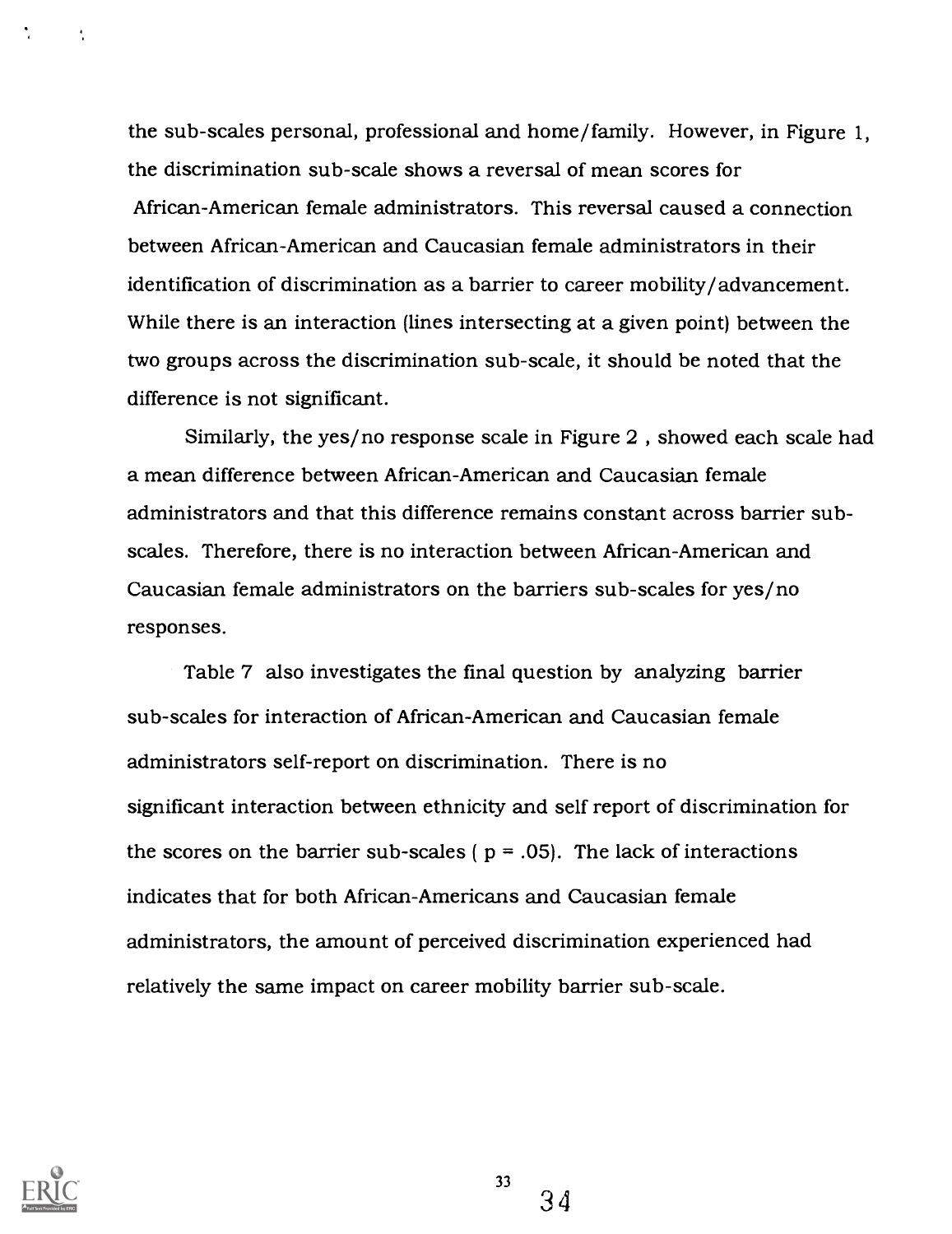Figure 1

Ň

Interactions Among Perceived Organizational (professional, discrimination subscales), Group (support sub-scale) Individual (personal, home sub-scales) Barriers (Likert Scale)



### Likert-Scale Items

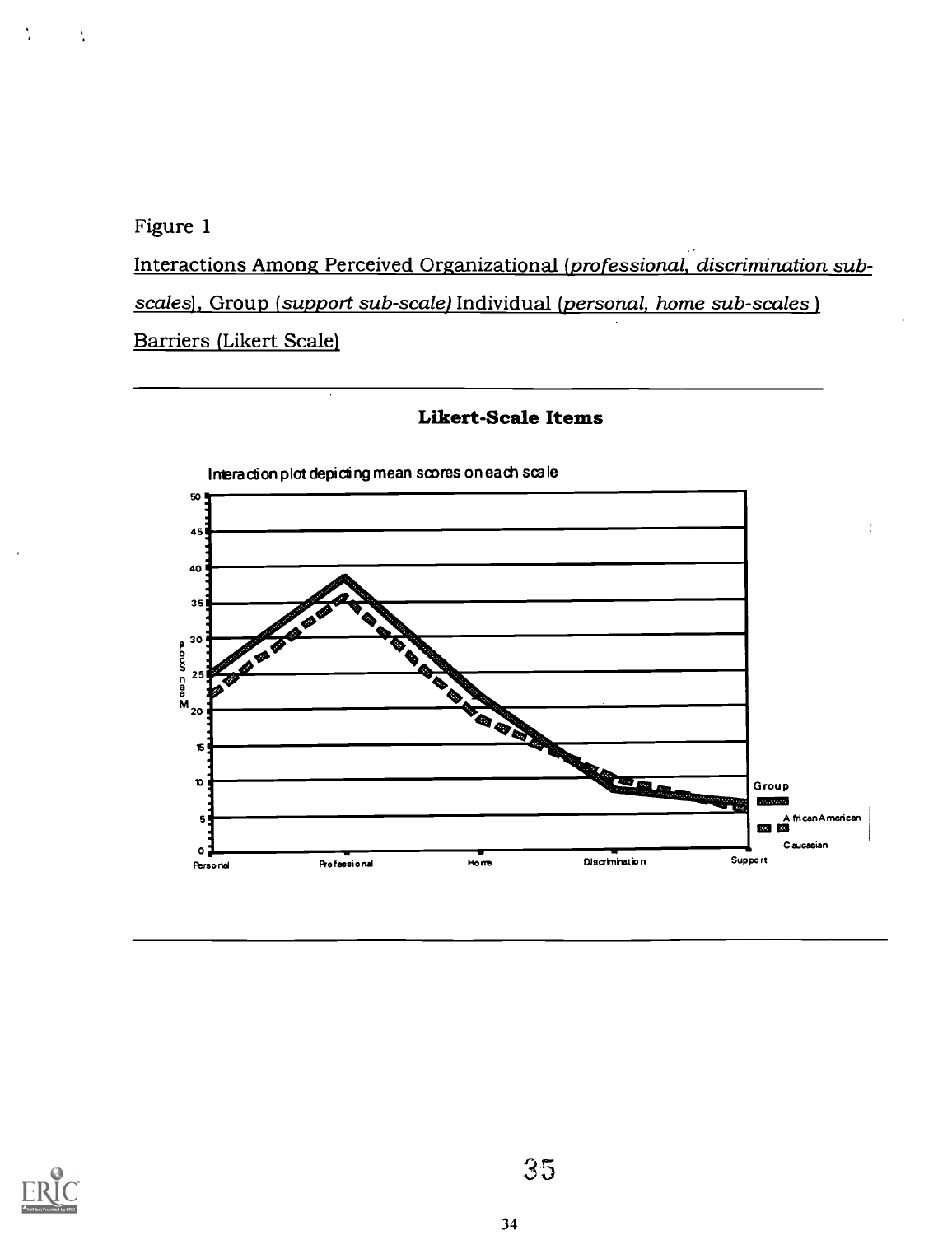Figure 2

 $\mathcal{L}$ 

 $\sim$   $\sim$ 

Â

 $\mathbf{r}_i$ 

Interactions Among Organizational (professional, discrimination sub-scale), Group (support sub-scale) Individual (personal, home sub-scales ) Barriers "Yes/No" Scale



Yes/No Response Items

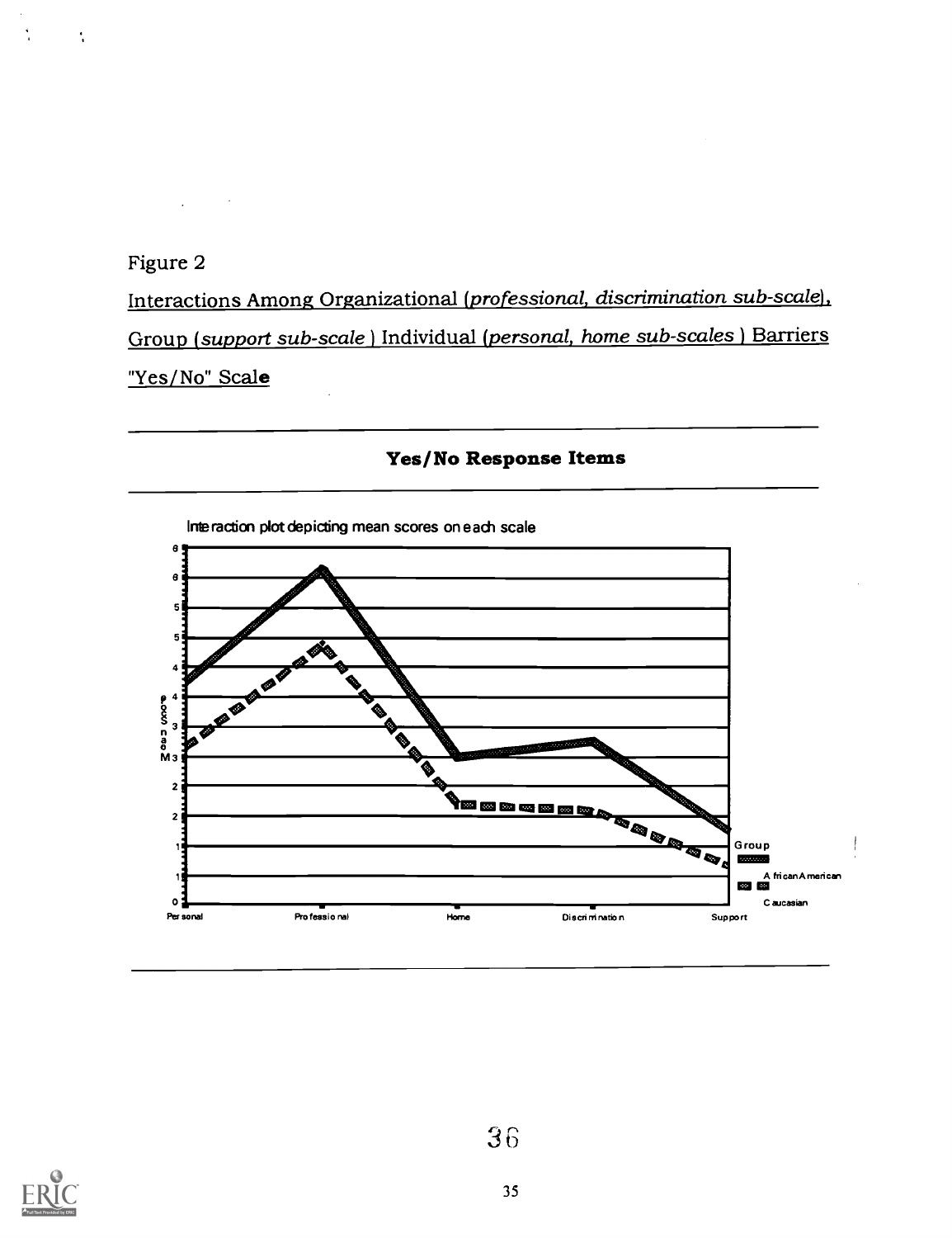### Table 7

 $\frac{1}{4}$ 

 $\sim 10$  M

Analysis of Variance of Barrier Sub-scales for Interactions of African-American and Caucasian Female Administrations Self-report on Discrimination

| .93        |
|------------|
|            |
|            |
|            |
|            |
| .49        |
|            |
|            |
|            |
| .76        |
|            |
|            |
|            |
|            |
|            |
| $\cdot$ .2 |

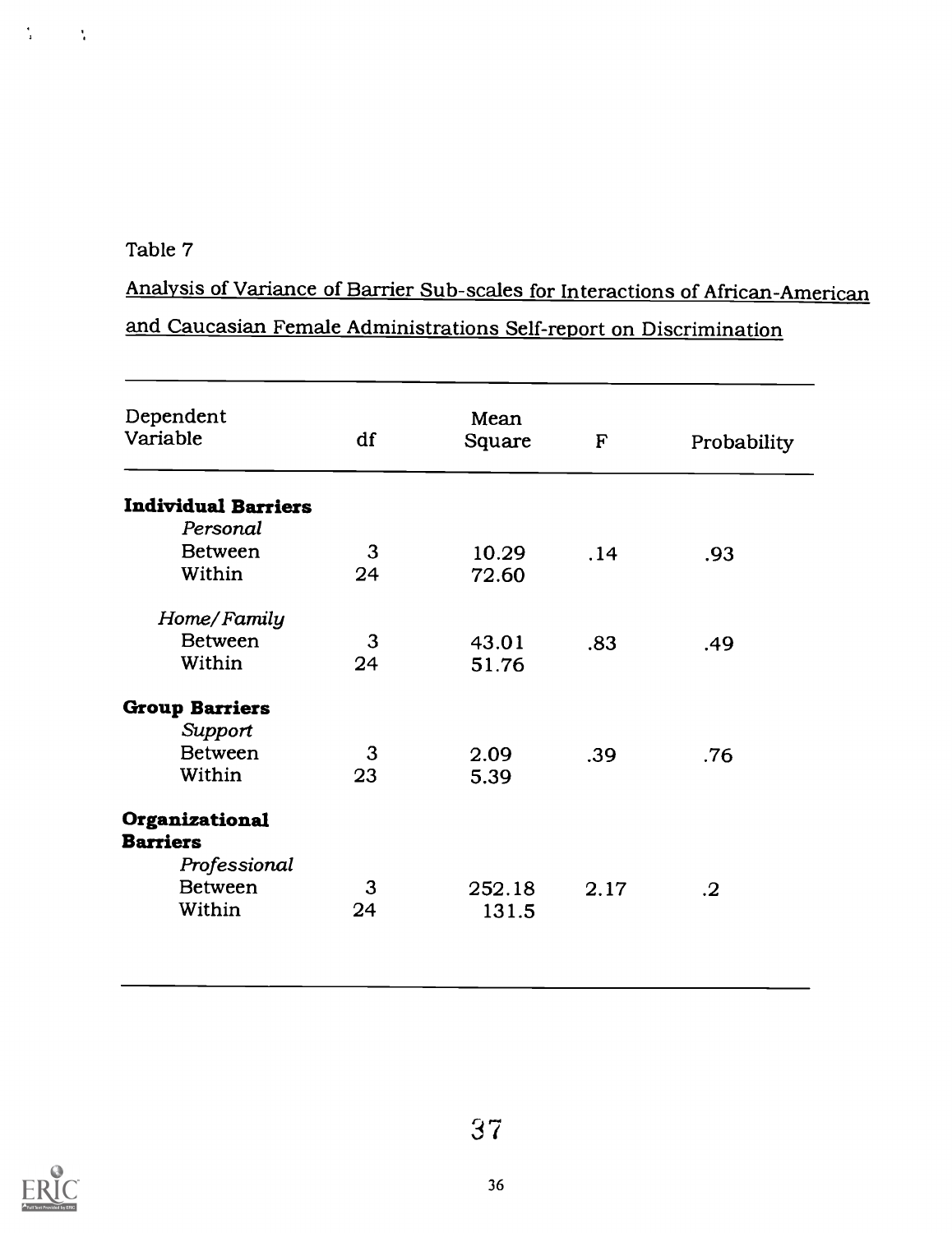### Results/Conclusions

The study compared the perceived barriers identified by forty-nine (49) female administrators for significant differences. The conclusion drawn were: 1) female administrators agreed in all barrier sub-scales with the exception of discrimination and support barriers under the barrier categories of Organizational and Group barriers and 2) female administrators in this study differed in the identification of the primary barrier to career mobility/advancement. African-American identified 'racial discrimination' (88%) as the primary perceived barrier, and Caucasians identified 'exclusion from the old boys network' (79%) as primary. Although both groups identified discrimination as a barrier, the difference occurred in the type of discrimination encountered. The perceived barriers with the highest ranking (from both groups of female respondents) were the organizational barriers of: 'Exclusion from the old boys network' (76%) . Negative attitude toward women employees' (58%) and 'lack of professional networking' (52%).

### Summary

The glass ceiling is one manifestation of cultural and institutional barriers that restrict opportunities for women and minorities in the labor market. Class inequalities and organizational hierarchies that overlap and perpetuate sex and race discrimination also disadvantage women and minorities on the sticky floor



÷,

38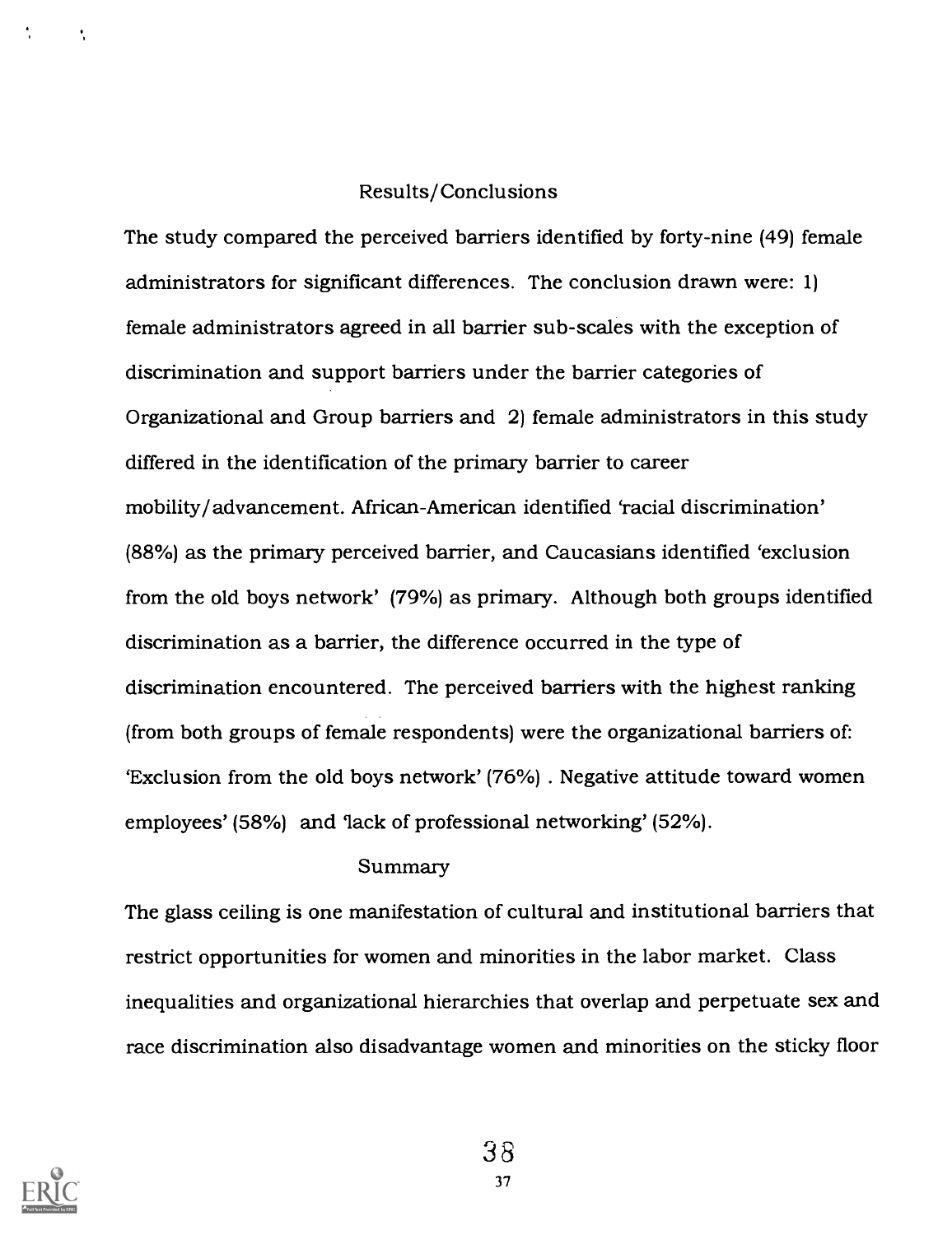of the economy. These barriers are deeply ingrained in the overall structure and the daily practices of work organizations that we take for granted.

 $\mathcal{A}$ 

 $\sim$ 

 $\sim$   $\sim$ 



 $\sim$ 

 $\frac{1}{4}$ 

 $\sim 10$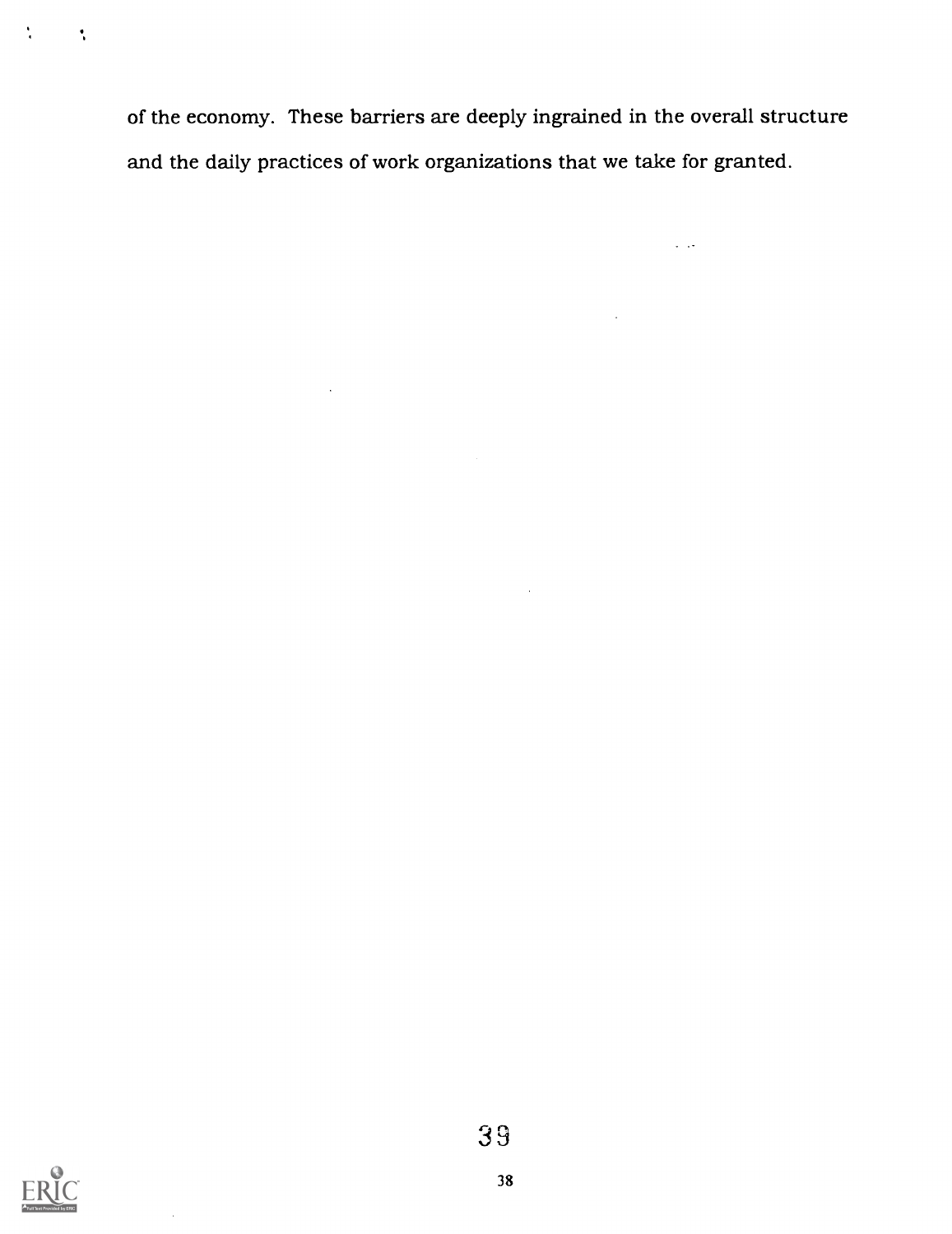### References

Baumrind, D. (1980). From Each According to Her Ability. School Review (February), 547-552.

Bell, E.L.J. & Nkomo S.M., (1994) Barriers to Work Place Advancement Experienced by African-Americans, A Report to: U.S. Department of Labor, Glass Ceiling Commission.

Bonso, C., 86 Shakeshaft, C. (1983). The gender of secondary school principals. Integrated Education, 21(106), 143-146.

Catalyst, 1990. On the Line: Womens Career Advancement, New York. October.

Coursen, S.L. Mazzarella, R. T., Jeffress, D. M. and Hadderman, C.M. (1989) Sex Bias in School Administration in Women and Educational Leadership, eds. Sari Knopp Bikklen and Marilyn Brannigan. Lexington, Mass.: Lexington Books,

Deaux, K., 86 Emswillwer, T. (1974). Explanation of Successful Performance on Sex-Linked Tasks: What is Skill for the Male is Luck for the Female. Journal of Personality and Social Psychology; 29(1), 80-85.

Denton, T. (1990). Bonding and Supportive Relationships Among Black Professional Women: Rituals of Restoration. Journal of Organizational Behavior, 11, 447-457.

Edson, S. K. (1981a). Female aspirants in public school administration: Why do they continue to aspire to principalships? Dissertation Abstracts International, 41. 3345A. (University Microfilms No. 81-018, 27)



 $\frac{1}{4}$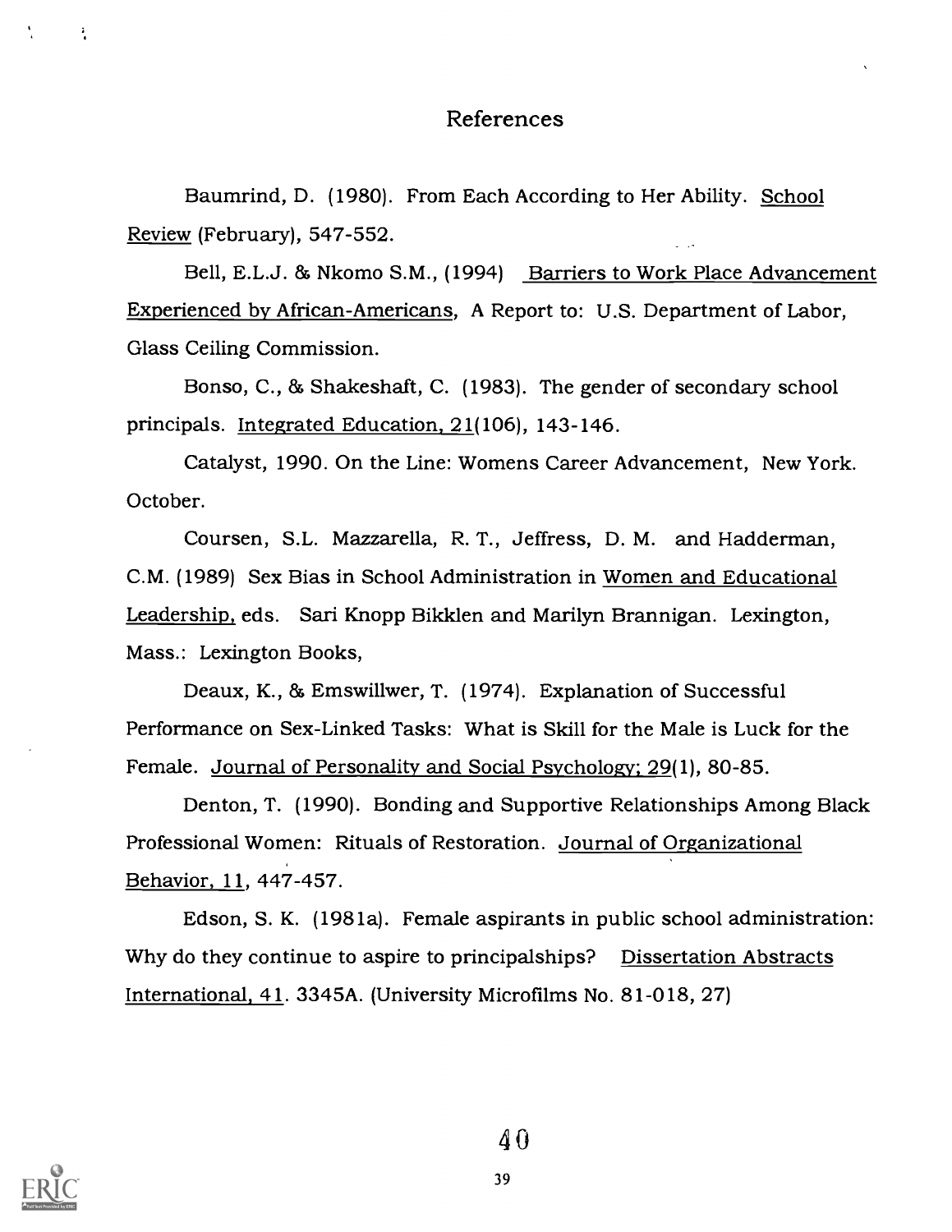Edson, S. K. (1981b). If they can, I can: Women aspirants to administrative positions in public schools. In P. A. Schmuck, W. W. Charters, Jr., 86 R. 0. Carlson (Eds.), Educational policy and management: Sex differentials (pp. 169-185). New York: Academic Press.

Edson, S. K. (1988) Voices From the Present: Tracking the female Administrative Aspirant. Journal of Educational Equity and Leadership. 7(4), 261-277.

Gasser, L.C. (1975, April ) Organizational Change and the Corporate career: The Restructuring of Managers' Job Aspirations. Human Relations, 45 (4), 363.

Haring-Hidore, L. (1987). Landing the Top Job. Executive Female, March-April, 12 (2), 24.

Heller. R.J. (1990). Leadership: Some Emperical Generalizations and New Research Directions, Research in Organizational Behavior, 1(6), 345.

Hughes, M. S. (1988). Developing Leadership Potential for Minority Women. In M.A. Sagaria (Ed.), Empowering Women: Leadership Development Strategies on Campus. New Directions for Student Services, 44. San Francisco: Jossey-Bass.

Jacobson, S.L. 86 Conway, J.K. (1990). School Management: Still a White Man's Game. Executive Educator,11(11), 19.

Kanter, R.M. (1977). Men and Women of the Corporation. New York: Basic Books.

Lovelady-Dawson, F. (1980). Women and minorities in the principalship: Career opportunities and problems. NAASP Bullentin, 64 (4), 18-28.



 $\frac{4}{5}$ 

4 1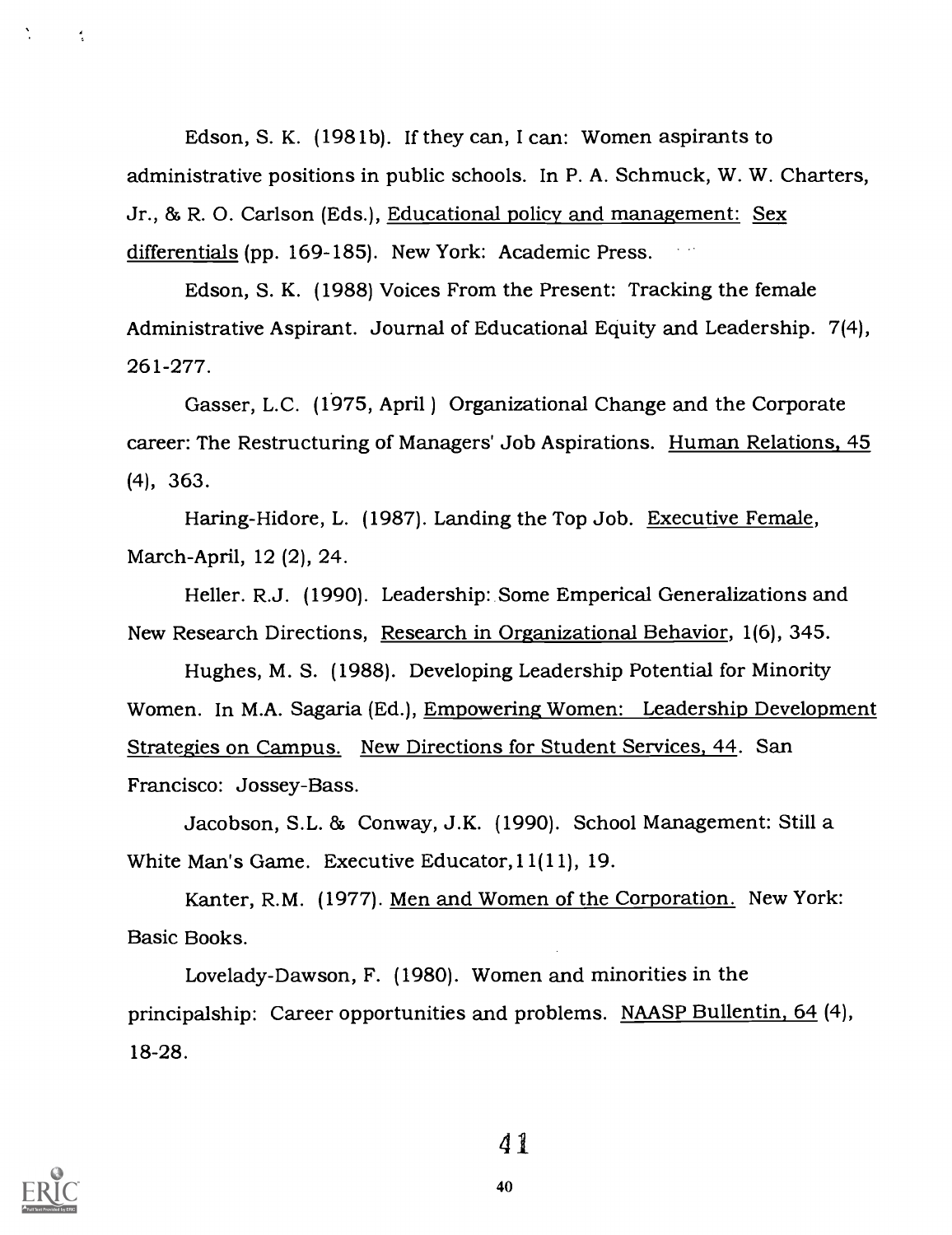Mertz, N.T., Grossnickle, L.L. 86 Tutcher, W.C.. (1980) Groundbreakers: Females 'Who Succeed' in Male-Dominated Line Administrative Positions. Paper presented at the Annual Meeting of the American Educational Association, Boston, Massachusetts, April 16-20,.

Milkos, C. (1988). Helping women Prepare for Principalships, Phi Delta Kappan, 298-296.

Minnesota Department of Employee Relations. (1993). Minnesota State Agency Affirmative ACtion Annual Report. St. Paul.

Minnesota Planning. (1992). At The Crossroads: Higher Education in Minnesota. St. Paul.

Minnesota Planning. (1992). Minnesota Milestones: A Report Card for the Future. St. Paul.

Minnesota Planning. (1993). Minnesota Milestones Public Review Draft. St. Paul.

Minnesota Planning. (1993, November). State of Diversity: A Plan of Action for Minnesota. St. Paul.

Minnesota Planning. (1994). Tomorrow's Labor Force: The Next 30 Years. St. Paul.

Minnesota Women's Consortium. (1994). 1994-1995 Minnesota Women's

Economic Action Plan. St. Paul. Minnesota Planning (1995). The Governor's Task force on the Glass

Ceiling: The Glass Ceiling Task Force Report. St. Paul.

Moore, S. H. (1984). More Than Black Face and Skirts: New Leadership to Confront the Major Dilemmas in Education. Position paper for the National Policy Board for Educational Administration, Tennesse.



N

÷.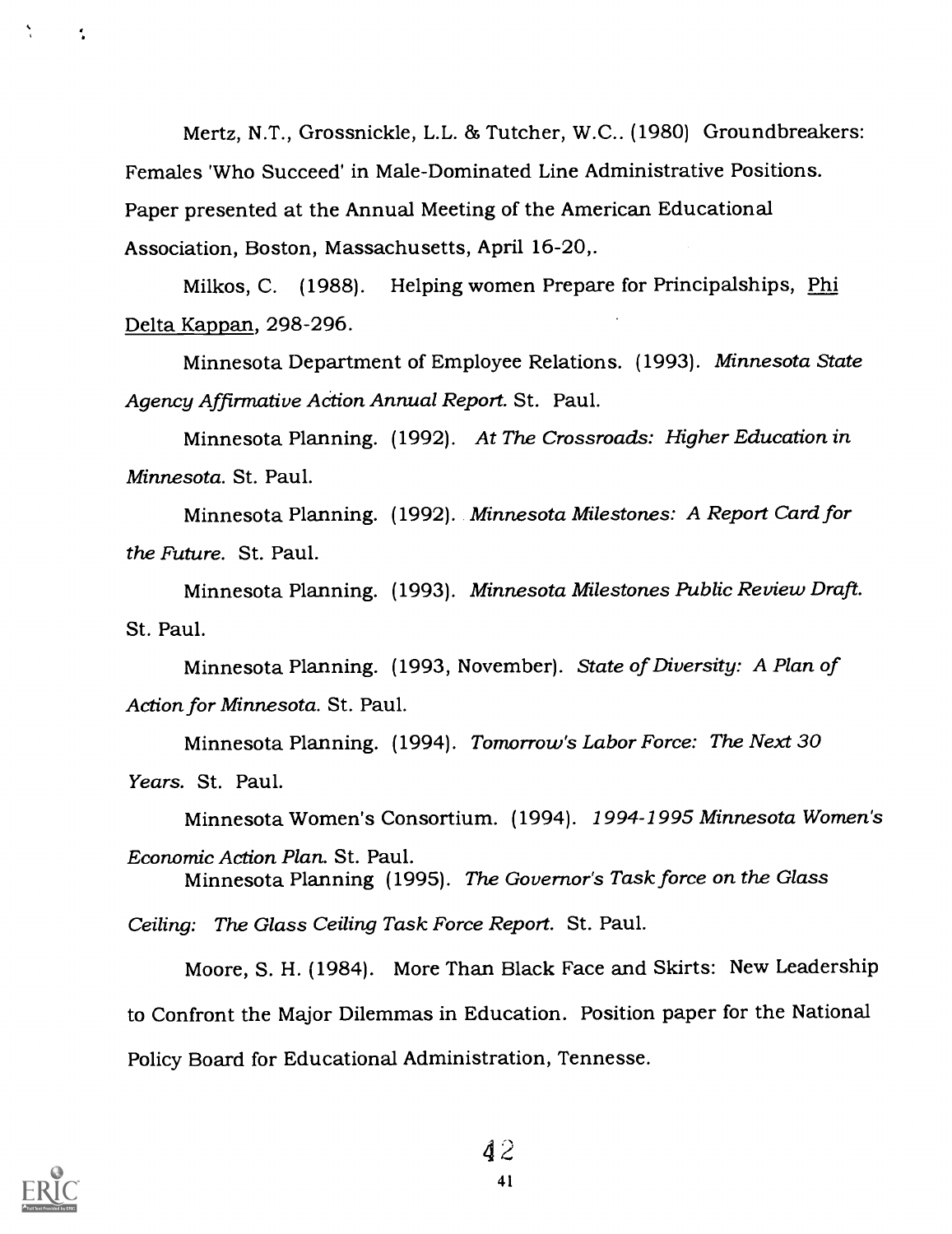Moss, J., Schwartz, S., 86Jensrud, Q. (1994, July). Preparing Leaders for the Future: A Developmental Program for Underrepresented Groups in Vocational Education. University of Minnesota Site, National Center for Research in Vocational Education, University of California At Berkeley.

Ortiz, F. I. (1982). Career patterns in education: Women, men and minorities in public school administration. New York: Praeger.

Ortiz, F. I., 85 Marshall, C. (1988). Women in educational administration. In N. Boyan (Ed.), Handbook of Research on Educational Administration, 123-141. New York: Longman.

Report of the Governor's Task Force on the Glass Ceiling Initative. (1993). Madison: United Wisconsin Services

Reisser, S. 86 Zurfluk, P. (1987). Women in management: An Exploration of Competing Paradigms, American Psychologist, 35 (10), 902-910.

Scimecca, M. (1986). Social Status and Leadership: The Case of the School Executive, Columbus, Ohio: Bureau of Educational Research and Service, Ohio State University.

Shakeshaft, C. (1987). Women in educational administration. Newbury Park, CA: Sage.

Shakeshaft, C. (1989). Gender and power in organizations: A longitudinal perspective. Psychological Bullentin, 105(1), 51-88.

Shakeshaft, C. (1991). The gender gap in research in educational administration. Educational Administration Quarterly. Newbury Park: Sage Publications.



÷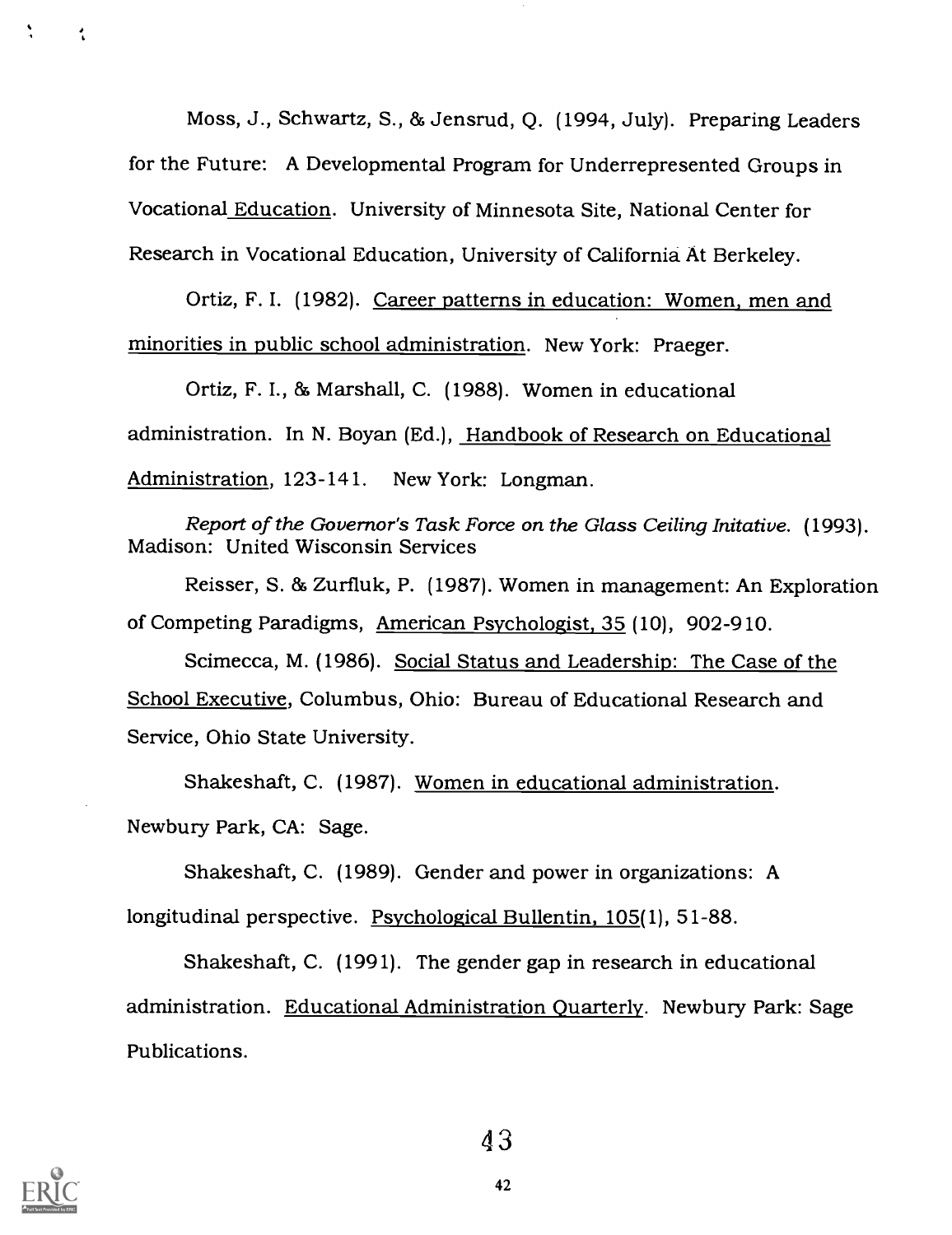Thomaskovic-Devey, D. (1993) . Race, Ethnic and gender Earning Inequality: The Sources and Consequences of Employment Segregation. A Report to the : Glass Ceiling Commission, U.S. Department of Labor

U. S. Department of Labor. (1991). A Report on the Glass Ceiling Initative. Washington, D. C.: Government Printing Office.

Van Velsor, E. & White, R. P. (1991, May). Federal 'Glass Ceiling' Initative Is Justified. Greenboro, N. C.: Center for Creative Leadership.

Valverde, L. A. (1974). Succession socialization: Its influences on school administration candidates and its implications for the exclusion of minorities from administration, (Project 3-0813). Washington, DC: National Institute of Education.

Valverde, L. A. (1988, April). Promotional socialization: The informal process in large urban districts and its adverse effects on non-Whites and women. Paper presented at the meeting of the American Educational Research Association, Boston.

Valverde, L.A. & Brown, A. (1988) Reactions to Leadership. Educational Administrators Ouaterly, 3, 62-63.

Wallace, M.B. (1980, January) Why Women Are Underrepresented in Educational Administration. Educational Leadership. , 320-322

Woo, L. C. (1985, December). Women Administrators: Profiles of Success. Phi Delta Kappan, 67(7), 285-288.



 $\frac{6}{3}$  and  $\frac{1}{3}$ 

 $\mathcal{E}_{\mathcal{E}}$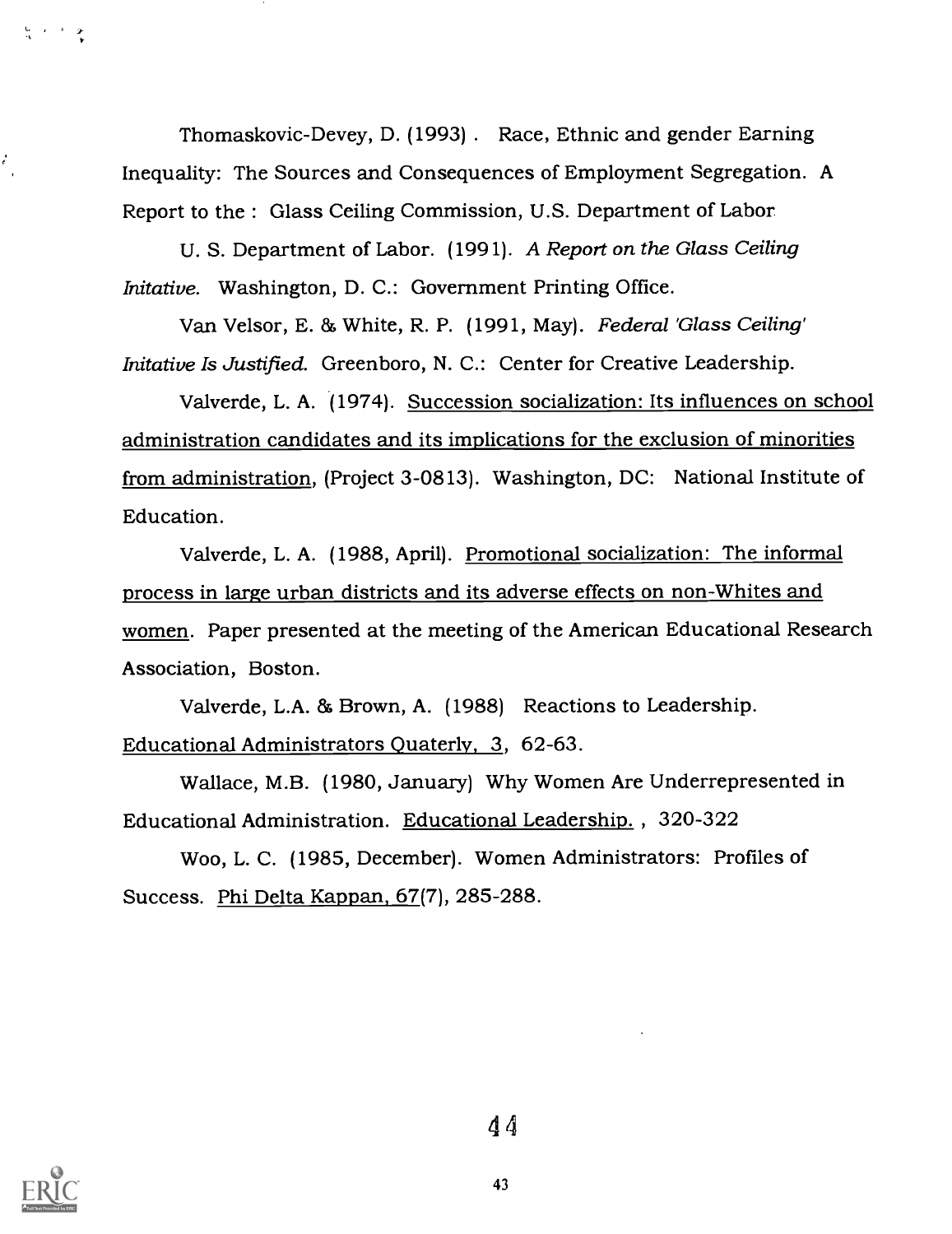EA029259



#### U.S. Department of Education

Office of Educational Research and Improvement (0ERI) National Library of Education (NLE) Educational Resources Information Center (ERIC)



# REPRODUCTION RELEASE

(Specific Document)

### I. DOCUMENT IDENTIFICATION:

| I. DOCUMENT IDENTIFICATION:                                        |                          |
|--------------------------------------------------------------------|--------------------------|
|                                                                    |                          |
| Title: Baarjers to Careen Mubility/Advuncement by Afhican-American |                          |
| Author(s): To Evans Coleman, Cel.D. Ph, D.                         |                          |
| <b>Corporate Source:</b>                                           | <b>Publication Date:</b> |
| Educational Strategies, INC.                                       | AERA                     |

### II. REPRODUCTION RELEASE:

In order to disseminate as widely as possible timely and significant materials of interest to the educational community, documents announced in the monthly abstract journal of the ERIC system, Resources in Education (RIE), are usually made available to users in microfiche, reproduced paper copy, and electronic media, and sold through the ERIC Document Reproduction Service (EDRS). Credit is given to the source of each document, and, if reproduction release is granted, one of the following notices is affixed to the document.

If permission is granted to reproduce and disseminate the identified document, please CHECK ONE of the following three options and sign at the bottom of the page.

| The sample sticker shown below will be<br>affixed to ell Level 1 documents                                                                                    | The sample sticker shown below will be<br>affixed to all Level 2A documents                                                                                                                                                                                                    | The sample sticker shown below will be<br>affixed to all Level 2B documents                                                                      |
|---------------------------------------------------------------------------------------------------------------------------------------------------------------|--------------------------------------------------------------------------------------------------------------------------------------------------------------------------------------------------------------------------------------------------------------------------------|--------------------------------------------------------------------------------------------------------------------------------------------------|
| PERMISSION TO REPRODUCE AND<br>DISSEMINATE THIS MATERIAL HAS<br>BEEN GRANTED BY                                                                               | PERMISSION TO REPRODUCE AND<br>DISSEMINATE THIS MATERIAL IN<br>MICROFICHE, AND IN ELECTRONIC MEDIA<br>FOR ERIC COLLECTION SUBSCRIBERS ONLY.<br>HAS BEEN GRANTED BY                                                                                                             | PERMISSION TO REPRODUCE AND<br>DISSEMINATE THIS MATERIAL IN<br><b>MICROFICHE ONLY HAS BEEN GRANTED BY</b>                                        |
| $a^{\delta}$                                                                                                                                                  |                                                                                                                                                                                                                                                                                |                                                                                                                                                  |
| TO THE EDUCATIONAL RESOURCES<br><b>INFORMATION CENTER (ERIC)</b>                                                                                              | TO THE EDUCATIONAL RESOURCES<br><b>INFORMATION CENTER (ERIC)</b>                                                                                                                                                                                                               | TO THE EDUCATIONAL RESOURCES<br><b>INFORMATION CENTER (ERIC)</b>                                                                                 |
|                                                                                                                                                               | 2A                                                                                                                                                                                                                                                                             | 2B                                                                                                                                               |
| Level 1                                                                                                                                                       | Level 2A                                                                                                                                                                                                                                                                       | Level 2B                                                                                                                                         |
|                                                                                                                                                               |                                                                                                                                                                                                                                                                                |                                                                                                                                                  |
| Check here for Level 1 release, permitting reproduction<br>and dissemination in microfiche or other ERIC archival<br>media (e.g., electronic) and paper copy. | Check here for Level 2A release, permitting reproduction<br>and dissemination in microfiche and in electronic media<br>for ERIC archival collection subscribers only                                                                                                           | Check here for Level 2B release, permitting<br>reproduction and dissemination in microfiche only                                                 |
|                                                                                                                                                               | Documents will be processed as indicated provided reproduction quality permits.<br>If permission to reproduce is granted, but no box is checked, documents will be processed at Level 1.                                                                                       |                                                                                                                                                  |
|                                                                                                                                                               | l hereby grant to the Educational Resources Information Center (ERIC) nonexclusive permission to reproduce and disseminate this document <br>as indicated above. Reproduction from the ERIC microfiche or electronic media by persons other than ERIC employees and its system | contractors requires permission from the copyright holder. Exception is made for non-profit reproduction by libraries and other service agencies |
|                                                                                                                                                               | to-satisfy information needs of educators in response to discrete inquiries.                                                                                                                                                                                                   |                                                                                                                                                  |
| Signatu <u>r</u> e:                                                                                                                                           | Printed Name/Position/Title:                                                                                                                                                                                                                                                   | Vuns                                                                                                                                             |
| <b>Sign</b><br>here. $\rightarrow$<br>please                                                                                                                  |                                                                                                                                                                                                                                                                                | FAX:<br>$430 - 4105$                                                                                                                             |
|                                                                                                                                                               | E-Mail Address:<br>n. 55 <sup>-</sup> 369<br>Cu I e m O I4 <i>l</i> a                                                                                                                                                                                                          | Date:<br>ma <i>aoun t</i> .C. unn.edu                                                                                                            |